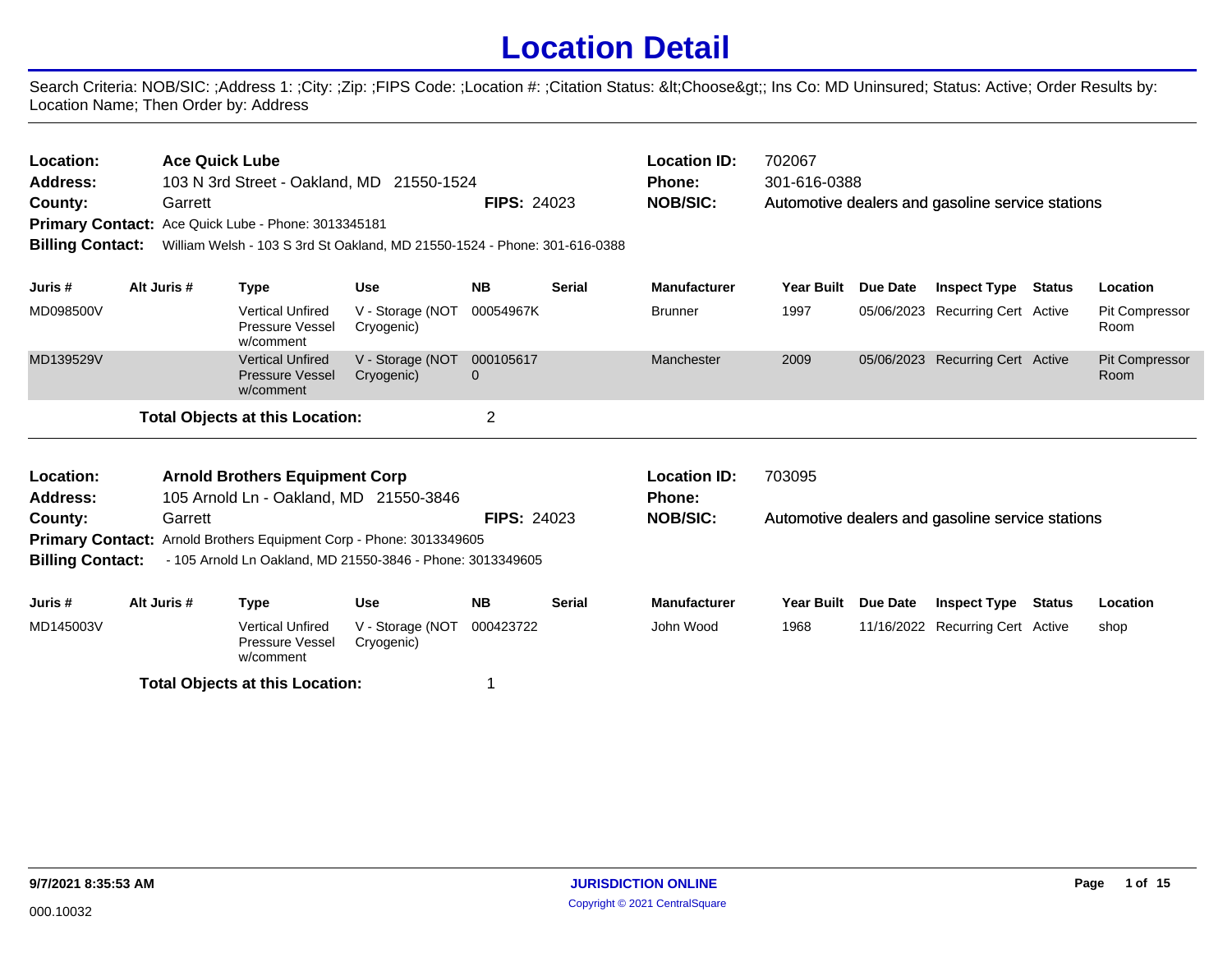| Location:<br><b>Address:</b><br>County:<br><b>Billing Contact:</b> | Garrett                                                                                                                                                                                                                                  | Auto Land C.D.J.R. of Accident<br>113 S Main St - Accident, MD 21520-2078<br>Primary Contact: Packer Motor Group, Inc. dba - Phone: 301-746-8181 |                                                         | <b>FIPS: 24023</b>     |                                                         | <b>Location ID:</b><br>Phone:<br><b>NOB/SIC:</b><br>Packer Motor Group, Inc. dba - 113 S Main St Attn: Stephanie McBride Accident, MD 21520-2078 - Phone: 301-746-8181 | 702052<br>301-746-8181            |                 | Motor Vehicle Dealers (New and Used)                           |                     |
|--------------------------------------------------------------------|------------------------------------------------------------------------------------------------------------------------------------------------------------------------------------------------------------------------------------------|--------------------------------------------------------------------------------------------------------------------------------------------------|---------------------------------------------------------|------------------------|---------------------------------------------------------|------------------------------------------------------------------------------------------------------------------------------------------------------------------------|-----------------------------------|-----------------|----------------------------------------------------------------|---------------------|
| Juris #                                                            | Alt Juris #                                                                                                                                                                                                                              | Type                                                                                                                                             | <b>Use</b>                                              | <b>NB</b>              | <b>Serial</b>                                           | <b>Manufacturer</b>                                                                                                                                                    | Year Built Due Date               |                 | <b>Inspect Type Status</b>                                     | Location            |
| MD058580H                                                          |                                                                                                                                                                                                                                          | Cast Iron                                                                                                                                        | H - Hot Water<br>Heat (Water $\leq$<br>160 psig, 250 F) | CI.                    | $\overline{\phantom{a}}$                                | <b>National Radiator</b>                                                                                                                                               | 1960                              |                 | 11/18/2021 Recurring Cert Active                               | <b>SHOP BASE</b>    |
| MD085601V                                                          |                                                                                                                                                                                                                                          | <b>Vertical Unfired</b><br><b>Pressure Vessel</b><br>w/comment                                                                                   | V - Storage (NOT 000001976<br>Cryogenic)                |                        |                                                         | <b>Brunner</b>                                                                                                                                                         | 1993                              |                 | 11/18/2021 Recurring Cert Active                               | <b>SHOP BASE</b>    |
|                                                                    |                                                                                                                                                                                                                                          | <b>Total Objects at this Location:</b>                                                                                                           |                                                         | $\overline{2}$         |                                                         |                                                                                                                                                                        |                                   |                 |                                                                |                     |
| Location:<br><b>Address:</b><br>County:                            | Garrett                                                                                                                                                                                                                                  | <b>Bedrock Enterprises</b><br>1236 Pine Swamp Rd - Barton, MD 21521-1007<br>Primary Contact: Jermy Preston - Phone: 301-689-8510/301-707-9280    |                                                         | <b>FIPS: 24023</b>     |                                                         | <b>Location ID:</b><br><b>Phone:</b><br><b>NOB/SIC:</b>                                                                                                                | 1439609<br><b>Dimension Stone</b> |                 |                                                                |                     |
| <b>Billing Contact:</b>                                            |                                                                                                                                                                                                                                          |                                                                                                                                                  |                                                         |                        |                                                         | Jermy Preston - 3084 Avilton Lonaconing Rd Lonaconing, MD 21539-2012 - Phone: 301-689-8510/301-707-9280                                                                |                                   |                 |                                                                |                     |
| Juris #                                                            | Alt Juris #                                                                                                                                                                                                                              | <b>Type</b>                                                                                                                                      | <b>Use</b>                                              | <b>NB</b>              | <b>Serial</b>                                           | <b>Manufacturer</b>                                                                                                                                                    | Year Built Due Date               |                 | <b>Inspect Type Status</b>                                     | Location            |
| MD155954V                                                          |                                                                                                                                                                                                                                          | <b>Vertical Unfired</b><br>Pressure Vessel<br>w/comment                                                                                          | V - Storage (NOT<br>Cryogenic)                          | 000417982              |                                                         | Morganton                                                                                                                                                              | 2014                              |                 | 12/19/2022 Recurring Cert Active                               | <b>SHOP</b>         |
|                                                                    |                                                                                                                                                                                                                                          | <b>Total Objects at this Location:</b>                                                                                                           |                                                         | 1                      |                                                         |                                                                                                                                                                        |                                   |                 |                                                                |                     |
| Location:<br><b>Address:</b><br>County:<br><b>Billing Contact:</b> | <b>BFS#66 (NUC02)</b><br>295 Chestnut Ridge Rd - Grantsville, MD 21536-2103<br>Garrett<br>Primary Contact: BFS#66 (NUC02)<br>- 2800 SE Market Pl Stuart, FL 34997-4965 - Phone: 800-472-2855 - Email: pressurevesselpermitting@nuco2.com |                                                                                                                                                  | <b>FIPS: 24023</b>                                      |                        | <b>Location ID:</b><br><b>Phone:</b><br><b>NOB/SIC:</b> | 4004755                                                                                                                                                                |                                   |                 |                                                                |                     |
|                                                                    |                                                                                                                                                                                                                                          |                                                                                                                                                  |                                                         |                        |                                                         |                                                                                                                                                                        |                                   |                 |                                                                |                     |
| Juris#<br>MD166265V                                                | Alt Juris #                                                                                                                                                                                                                              | <b>Type</b><br><b>Vertical Unfired</b><br>Pressure Vessel<br>w/comment                                                                           | <b>Use</b><br>V - Storage<br>(Cryogenic)                | <b>NB</b><br>000167538 | <b>Serial</b>                                           | <b>Manufacturer</b><br><b>CHART</b>                                                                                                                                    | Year Built<br>2005                | <b>Due Date</b> | <b>Inspect Type Status</b><br>01/28/2022 Recurring Cert Active | Location<br>Outside |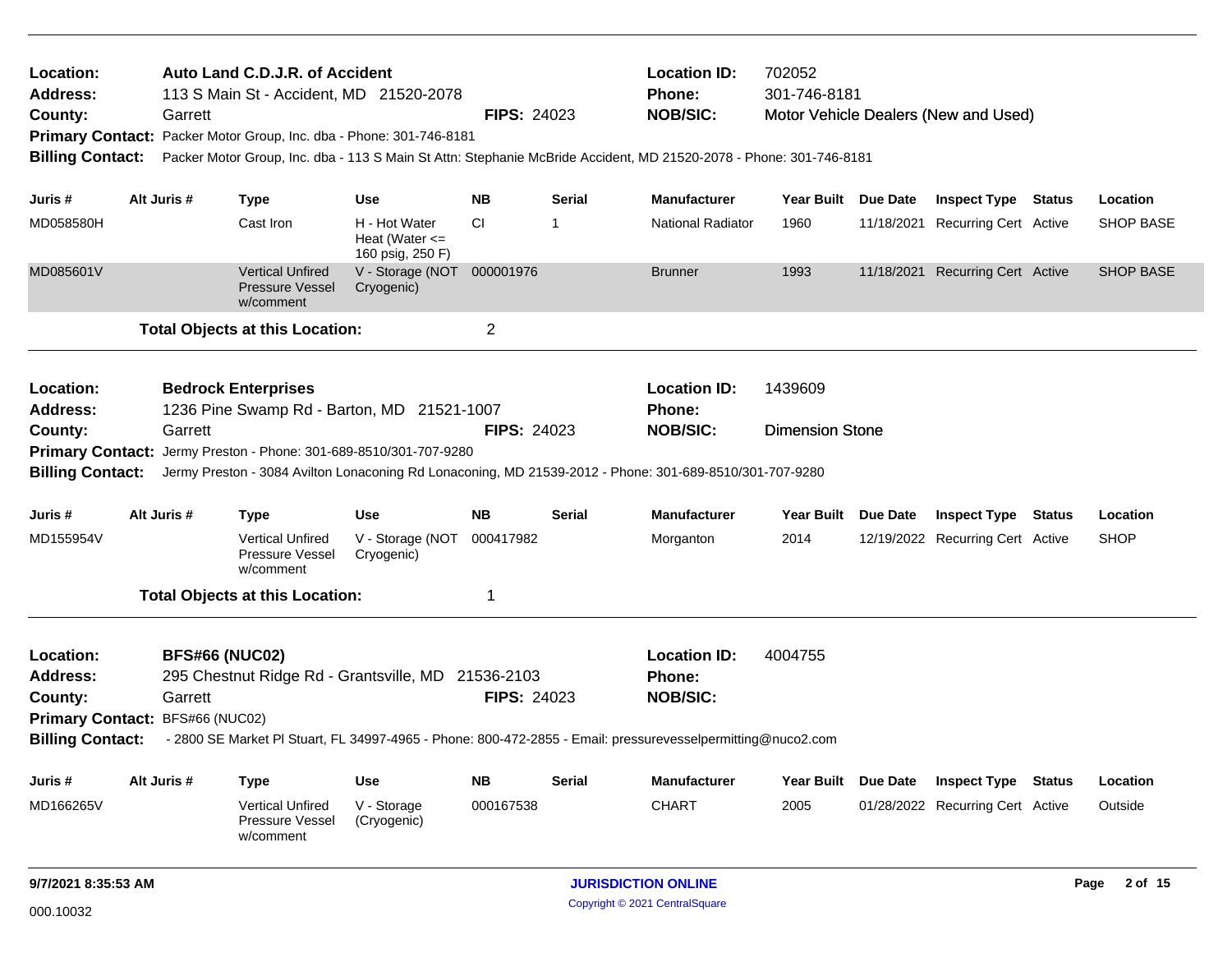| Location:<br><b>Address:</b><br>County:<br><b>Billing Contact:</b> | Garrett     | <b>Calvary Tabernacle Church</b><br>27893 Garrett Hwy - Accident, MD 21520-3020<br>Primary Contact: Pascal Crites - Phone: 301-616-6034<br>Pascal Crites - PO Box 143 Accident, MD 21520-0143 - Phone: 301-616-6034 |                                                         |                                | <b>FIPS: 24023</b> | <b>Location ID:</b><br>Phone:<br><b>NOB/SIC:</b>        | 705668<br>301-746-8810<br>Membership organizations |                 |                                                         |                    |
|--------------------------------------------------------------------|-------------|---------------------------------------------------------------------------------------------------------------------------------------------------------------------------------------------------------------------|---------------------------------------------------------|--------------------------------|--------------------|---------------------------------------------------------|----------------------------------------------------|-----------------|---------------------------------------------------------|--------------------|
| Juris #                                                            | Alt Juris # | <b>Type</b>                                                                                                                                                                                                         | <b>Use</b>                                              | <b>NB</b>                      | <b>Serial</b>      | <b>Manufacturer</b>                                     | <b>Year Built</b>                                  | Due Date        | <b>Inspect Type Status</b>                              | Location           |
| MD145035H                                                          |             | Cast Aluminum                                                                                                                                                                                                       | H - Hot Water<br>Heat (Water $\leq$<br>160 psig, 250 F) | СI                             |                    | Bosch                                                   | 2011                                               |                 | 09/27/2022 Recurring Cert Active                        | <b>BLRM</b>        |
| MD145036H                                                          | $B-1$       | Cast Aluminum                                                                                                                                                                                                       | H - Hot Water<br>Supply (Water <=<br>160 psig, 250 F)   | <b>CI</b>                      |                    | <b>Bosch</b>                                            | 2011                                               |                 | 09/27/2022 Recurring Cert Active                        | <b>BLRM</b>        |
|                                                                    |             | <b>Total Objects at this Location:</b>                                                                                                                                                                              |                                                         | $\overline{c}$                 |                    |                                                         |                                                    |                 |                                                         |                    |
| Location:<br><b>Address:</b>                                       |             | <b>Comfort Inn</b><br>2541 Chestnut Ridge Rd - Grantsville, MD 21536-2034                                                                                                                                           |                                                         |                                |                    | <b>Location ID:</b><br><b>Phone:</b>                    | 713893                                             |                 |                                                         |                    |
| County:                                                            | Garrett     |                                                                                                                                                                                                                     |                                                         |                                | <b>FIPS: 24023</b> | <b>NOB/SIC:</b>                                         |                                                    |                 | Hotels, rooming houses, camps, and other lodging places |                    |
|                                                                    |             | Primary Contact: Dave Patel - Phone: 301-895-5993 - Email: intel1027@yahoo.com                                                                                                                                      |                                                         |                                |                    |                                                         |                                                    |                 |                                                         |                    |
| <b>Billing Contact:</b>                                            |             | Dave Patel - 2541 Chestnut Ridge Rd Grantsville, MD 21536-2034 - Phone: 301-895-5993 - Email: intel1027@yahoo.com                                                                                                   |                                                         |                                |                    |                                                         |                                                    |                 |                                                         |                    |
| Juris #                                                            | Alt Juris # | <b>Type</b>                                                                                                                                                                                                         | <b>Use</b>                                              | <b>NB</b>                      | <b>Serial</b>      | <b>Manufacturer</b>                                     | <b>Year Built</b>                                  | <b>Due Date</b> | <b>Inspect Type Status</b>                              | Location           |
| MD135138H                                                          |             | Cast Iron                                                                                                                                                                                                           | H - Hot Water<br>Heat (Water $\leq$<br>160 psig, 250 F) | <b>CI</b>                      |                    | Burnham                                                 | 2009                                               |                 | 10/25/2022 Recurring Cert Active                        | <b>Boiler Room</b> |
|                                                                    |             | <b>Total Objects at this Location:</b>                                                                                                                                                                              |                                                         | 1                              |                    |                                                         |                                                    |                 |                                                         |                    |
| Location:<br><b>Address:</b><br>County:                            | Garrett     | <b>Cornish Cafe</b><br>106 S 2nd St - Oakland, MD 21550-1520                                                                                                                                                        |                                                         |                                | <b>FIPS: 24023</b> | <b>Location ID:</b><br><b>Phone:</b><br><b>NOB/SIC:</b> | 3500257<br>301-334-1370                            |                 | Miscellaneous General Merchandise Stores                |                    |
| <b>Billing Contact:</b>                                            |             | Primary Contact: Cornish Cafe Inc - Phone: 240 488 1234<br>- 106 S 2nd St Oakland, MD 21550-1520 - Phone: 240 488 1234                                                                                              |                                                         |                                |                    |                                                         |                                                    |                 |                                                         |                    |
| Juris#                                                             | Alt Juris # | <b>Type</b>                                                                                                                                                                                                         | <b>Use</b>                                              | <b>NB</b>                      | <b>Serial</b>      | <b>Manufacturer</b>                                     | <b>Year Built</b>                                  | Due Date        | <b>Inspect Type Status</b>                              | Location           |
| MD148386H                                                          |             | Cast Iron                                                                                                                                                                                                           | H - Hot Water<br>Heat (Water $\leq$                     | <b>CI</b>                      | 68330809           | <b>Burnham</b>                                          | 2005                                               |                 | 03/28/2022 Recurring Cert Active                        | <b>BSMT</b>        |
| 9/7/2021 8:35:53 AM                                                |             |                                                                                                                                                                                                                     |                                                         | <b>JURISDICTION ONLINE</b>     |                    |                                                         |                                                    |                 |                                                         | 3 of 15<br>Page    |
| 000.10032                                                          |             |                                                                                                                                                                                                                     |                                                         | Copyright © 2021 CentralSquare |                    |                                                         |                                                    |                 |                                                         |                    |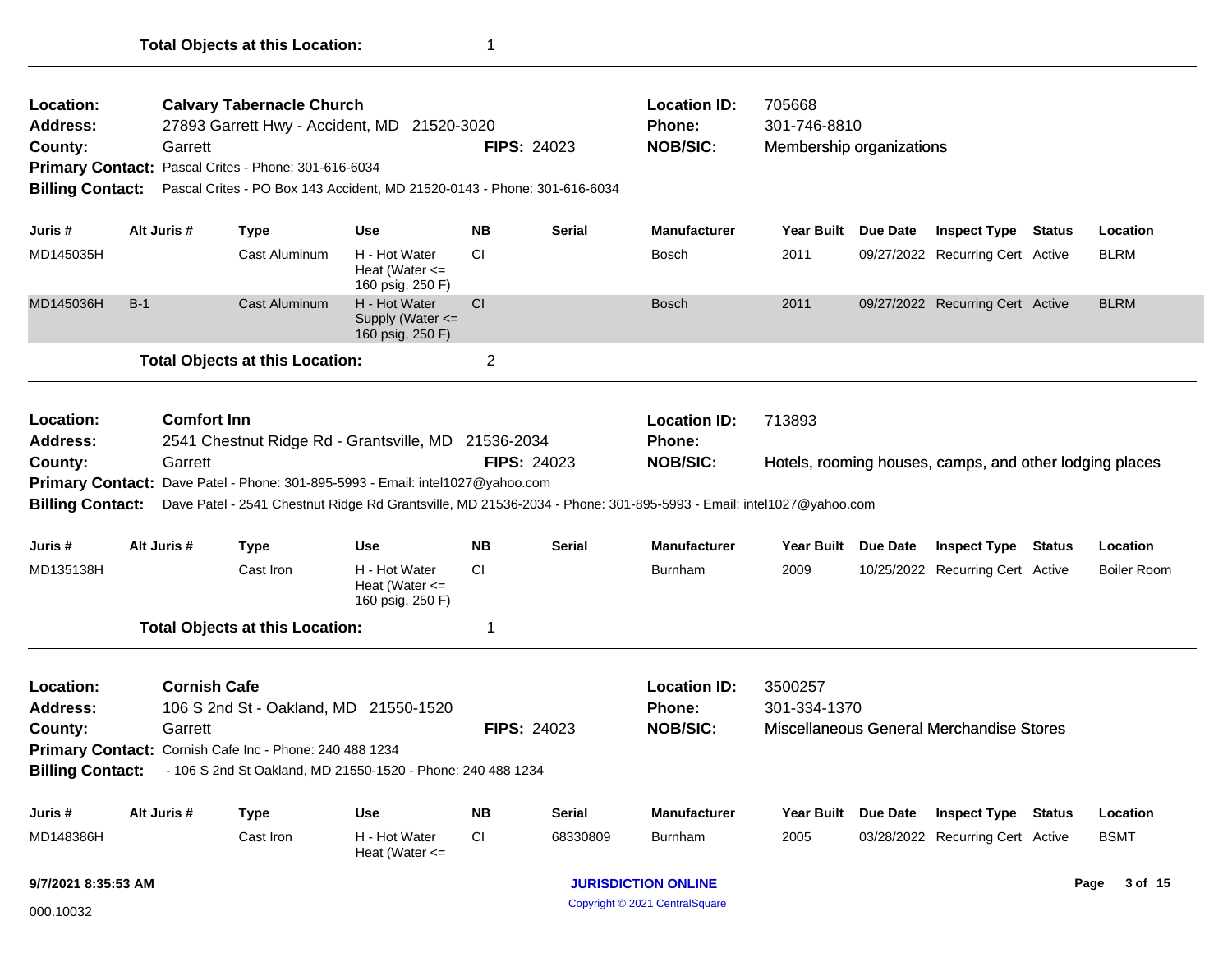| Juris #                                                                                | Alt Juris # | <b>Type</b>                                                                                                                                                                                                                         | <b>Use</b><br>160 psig, 250 F)                          | <b>NB</b>          | <b>Serial</b> | <b>Manufacturer</b>                              | Year Built Due Date                                | <b>Inspect Type Status</b>       |               | Location     |
|----------------------------------------------------------------------------------------|-------------|-------------------------------------------------------------------------------------------------------------------------------------------------------------------------------------------------------------------------------------|---------------------------------------------------------|--------------------|---------------|--------------------------------------------------|----------------------------------------------------|----------------------------------|---------------|--------------|
| MD148387H                                                                              |             | Cast Iron                                                                                                                                                                                                                           | H - Hot Water<br>Heat (Water $\leq$<br>160 psig, 250 F) | <b>CI</b>          | 64811258      | <b>Burnham</b>                                   | 2005                                               | 03/28/2022 Recurring Cert Active |               | <b>BSMT</b>  |
|                                                                                        |             | <b>Total Objects at this Location:</b>                                                                                                                                                                                              |                                                         | $\overline{2}$     |               |                                                  |                                                    |                                  |               |              |
| Location:<br>Address:<br>County:<br><b>Primary Contact:</b><br><b>Billing Contact:</b> | Garrett     | <b>Crellin United Brethren In Christ</b><br>65 Otterbein St - Oakland, MD 21550-5334<br>Rhea Cosette Harmon - Phone: 301-616-5118<br>- 65 Otterbein St Oakland, MD 21550-5334 - Phone: 301-334-1870                                 |                                                         | <b>FIPS: 24023</b> |               | <b>Location ID:</b><br>Phone:<br><b>NOB/SIC:</b> | 708253<br>301-334-1870<br>Membership organizations |                                  |               |              |
| Juris #                                                                                | Alt Juris # | <b>Type</b>                                                                                                                                                                                                                         | <b>Use</b>                                              | <b>NB</b>          | <b>Serial</b> | <b>Manufacturer</b>                              | Year Built Due Date                                | <b>Inspect Type</b>              | <b>Status</b> | Location     |
| MD161555H                                                                              |             | Other w/comment H - Hot Water                                                                                                                                                                                                       | Heat (Water $\leq$<br>160 psig, 250 F)                  | 000390662          |               | Sermeta                                          | 2016                                               | 09/10/2022 Recurring Cert Active |               | blr rm       |
|                                                                                        |             | <b>Total Objects at this Location:</b>                                                                                                                                                                                              |                                                         | $\mathbf 1$        |               |                                                  |                                                    |                                  |               |              |
| Location:<br>Address:                                                                  |             | <b>Dennett Road Elementary School</b><br>770 Dennett Rd - Oakland, MD 21550-1419                                                                                                                                                    |                                                         |                    |               | <b>Location ID:</b><br><b>Phone:</b>             | 708801                                             |                                  |               |              |
| County:<br><b>Billing Contact:</b>                                                     | Garrett     | Primary Contact: William Swift - Phone: 301-334-8906 - Email: william.swift@garrettcountyschools.org<br>William Swift - 770 Dennett Rd Oakland, MD 21550-1419 - Phone: 301-334-8906 - Email: william.swift@garrettcountyschools.org |                                                         | <b>FIPS: 24023</b> |               | <b>NOB/SIC:</b>                                  | Justice, public order, and safety                  |                                  |               |              |
| Juris #                                                                                | Alt Juris # | <b>Type</b>                                                                                                                                                                                                                         | <b>Use</b>                                              | <b>NB</b>          | <b>Serial</b> | <b>Manufacturer</b>                              | Year Built Due Date                                | <b>Inspect Type Status</b>       |               | Location     |
| MD083487H                                                                              |             | <b>Fired Kettle</b>                                                                                                                                                                                                                 | O - Other (Blr)<br>Use) w/comment                       | 000135901          |               | Groen                                            | 1989                                               | 06/30/2021 Recurring Cert Active |               | <b>KITCH</b> |
| MD105897H                                                                              |             | Cast Iron                                                                                                                                                                                                                           | H - Hot Water<br>Heat (Water $\leq$<br>160 psig, 250 F) | CI                 |               | H B Smith                                        | 2000                                               | 06/30/2021 Recurring Cert Active |               | <b>BLRM</b>  |
| MD105898H                                                                              |             | Cast Iron                                                                                                                                                                                                                           | H - Hot Water<br>Heat (Water $\leq$<br>160 psig, 250 F) | <b>CI</b>          |               | H B Smith                                        | 2000                                               | 06/30/2021 Recurring Cert Active |               | <b>BLRM</b>  |
| MD105899V                                                                              |             | <b>Vertical Unfired</b><br><b>Pressure Vessel</b><br>w/comment                                                                                                                                                                      | V - Storage (NOT 001073471<br>Cryogenic)                |                    |               | Manchester                                       | 2000                                               | 06/30/2021 Recurring Cert Active |               | <b>BLRM</b>  |
|                                                                                        |             | <b>Total Objects at this Location:</b>                                                                                                                                                                                              |                                                         | 4                  |               |                                                  |                                                    |                                  |               |              |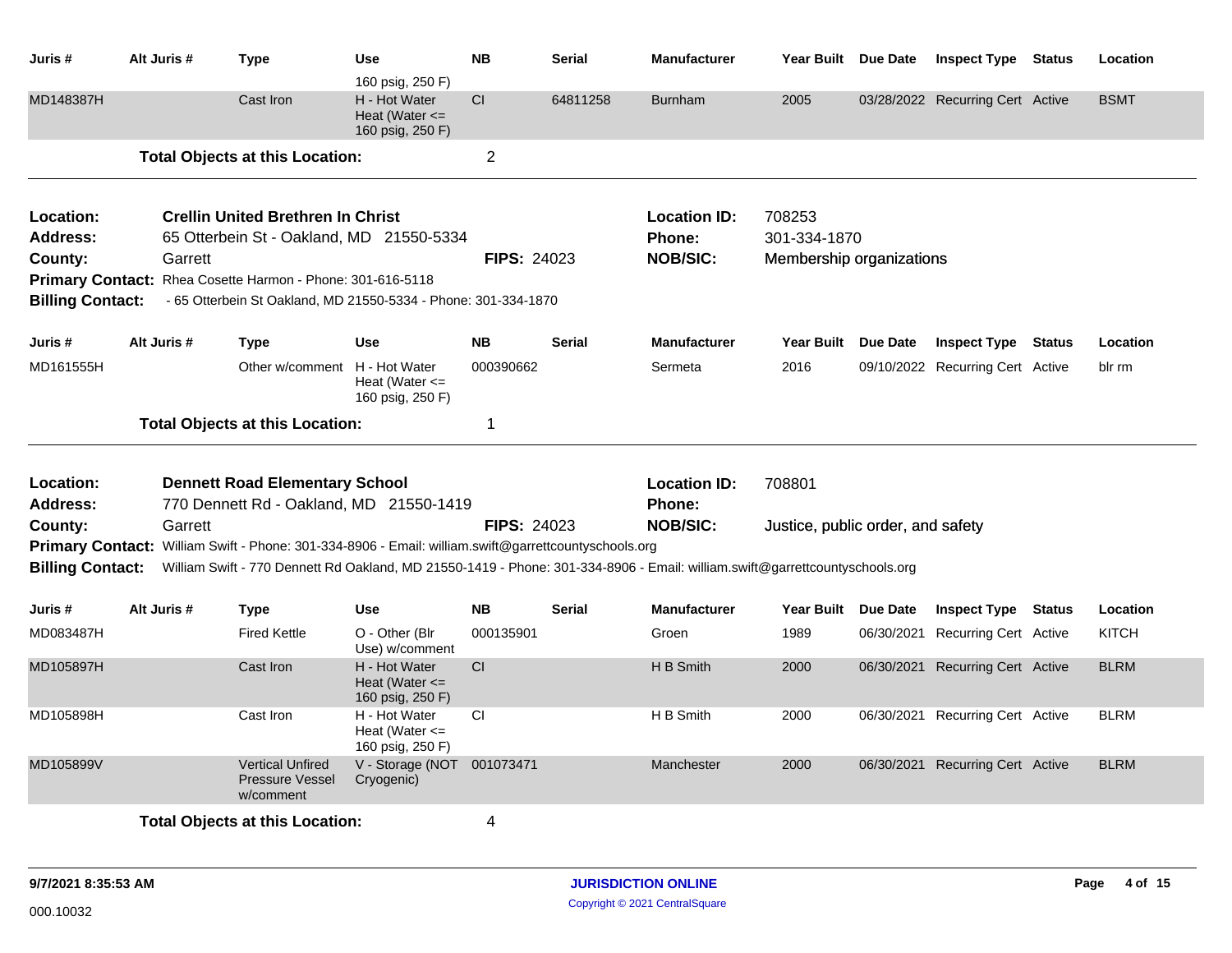| Location:<br><b>Address:</b><br>County: | <b>Diehls Ford</b><br>Garrett | 11782 National Pike - Grantsville, MD 21536<br>Primary Contact: Mark Diehls - Phone: 301-895-5135                                     |                                                         | <b>FIPS: 24023</b> |                              | <b>Location ID:</b><br>Phone:<br><b>NOB/SIC:</b> | 708944              |                 | Automotive dealers and gasoline service stations |               |                   |
|-----------------------------------------|-------------------------------|---------------------------------------------------------------------------------------------------------------------------------------|---------------------------------------------------------|--------------------|------------------------------|--------------------------------------------------|---------------------|-----------------|--------------------------------------------------|---------------|-------------------|
| <b>Billing Contact:</b>                 |                               | General Manager - 11782 National Pike PO Box 547 Grantsville, MD 21536-0547 - Phone: 301-895-5135                                     |                                                         |                    |                              |                                                  |                     |                 |                                                  |               |                   |
| Juris #                                 | Alt Juris #                   | <b>Type</b>                                                                                                                           | <b>Use</b>                                              | <b>NB</b>          | <b>Serial</b>                | <b>Manufacturer</b>                              | Year Built Due Date |                 | <b>Inspect Type Status</b>                       |               | Location          |
| MD038604V                               |                               | Pressure Vessel<br>w/comment                                                                                                          | Horizontal Unfired V - Storage (NOT<br>Cryogenic)       | 000720505          |                              | Wood                                             | 1978                |                 | 11/10/2022 Recurring Cert Active                 |               | <b>PAINT</b>      |
|                                         |                               | <b>Total Objects at this Location:</b>                                                                                                |                                                         | -1                 |                              |                                                  |                     |                 |                                                  |               |                   |
| Location:                               |                               | Dr. Stephen T. Mullins, DDS                                                                                                           |                                                         |                    |                              | <b>Location ID:</b>                              | 709201              |                 |                                                  |               |                   |
| <b>Address:</b>                         |                               | 736 Oak Street - Oakland, MD 21550-1615                                                                                               |                                                         |                    |                              | <b>Phone:</b>                                    | 410-533-0633        |                 |                                                  |               |                   |
| County:                                 | Garrett                       |                                                                                                                                       | <b>FIPS: 24023</b>                                      |                    | <b>NOB/SIC:</b>              | <b>Health services</b>                           |                     |                 |                                                  |               |                   |
| <b>Billing Contact:</b>                 |                               | Primary Contact: Dr. Stephen T. Mullins, DDS - Phone: 410-533-0633<br>- 1279 Memorial Dr Oakland, MD 21550-4341 - Phone: 410-533-0633 |                                                         |                    |                              |                                                  |                     |                 |                                                  |               |                   |
| Juris #                                 | Alt Juris #                   | Type                                                                                                                                  | Use                                                     | <b>NB</b>          | <b>Serial</b>                | <b>Manufacturer</b>                              | Year Built          | <b>Due Date</b> | <b>Inspect Type</b>                              | <b>Status</b> | Location          |
| MD141115H                               |                               | <b>Cast Aluminum</b>                                                                                                                  | H - Hot Water<br>Heat (Water $\leq$<br>160 psig, 250 F) | 000017627          | 423245EB0820 Buderus<br>0185 |                                                  | 2008                |                 | 04/11/2022 Recurring Cert Active                 |               | <b>BLRM</b>       |
|                                         |                               | <b>Total Objects at this Location:</b>                                                                                                |                                                         | $\mathbf 1$        |                              |                                                  |                     |                 |                                                  |               |                   |
| Location:                               |                               | <b>Garrett County Public Schools/ Maintenance Shop</b>                                                                                |                                                         |                    |                              | <b>Location ID:</b>                              | 3208800             |                 |                                                  |               |                   |
| <b>Address:</b>                         |                               | 770 Dennett Rd (Rear) - Oakland, MD 21550-1419                                                                                        |                                                         |                    |                              | Phone:                                           | (301) 616-2990 x    |                 |                                                  |               |                   |
| County:                                 | Garrett                       |                                                                                                                                       |                                                         | <b>FIPS: 24023</b> |                              | <b>NOB/SIC:</b>                                  |                     |                 |                                                  |               |                   |
|                                         |                               | Primary Contact: William Swift - Phone: 301-334-8906 - Email: william.swift@garrettcountyschools.org                                  |                                                         |                    |                              |                                                  |                     |                 |                                                  |               |                   |
| <b>Billing Contact:</b>                 |                               | William Swift - 770 Dennett Rd Oakland, MD 21550-1419 - Phone: 301-334-8906 - Email: william.swift@garrettcountyschools.org           |                                                         |                    |                              |                                                  |                     |                 |                                                  |               |                   |
| Juris #                                 | Alt Juris #                   | <b>Type</b>                                                                                                                           | <b>Use</b>                                              | <b>NB</b>          | <b>Serial</b>                | <b>Manufacturer</b>                              | <b>Year Built</b>   | <b>Due Date</b> | <b>Inspect Type</b>                              | <b>Status</b> | Location          |
| MD110429V                               |                               | <b>Vertical Unfired</b><br><b>Pressure Vessel</b><br>w/comment                                                                        | V - Storage (NOT<br>Cryogenic)                          | 001061623          |                              | Manchester                                       | 2000                |                 | 06/30/2022 Recurring Cert Active                 |               | <b>Maint Shop</b> |
|                                         |                               | <b>Total Objects at this Location:</b>                                                                                                |                                                         | 1                  |                              |                                                  |                     |                 |                                                  |               |                   |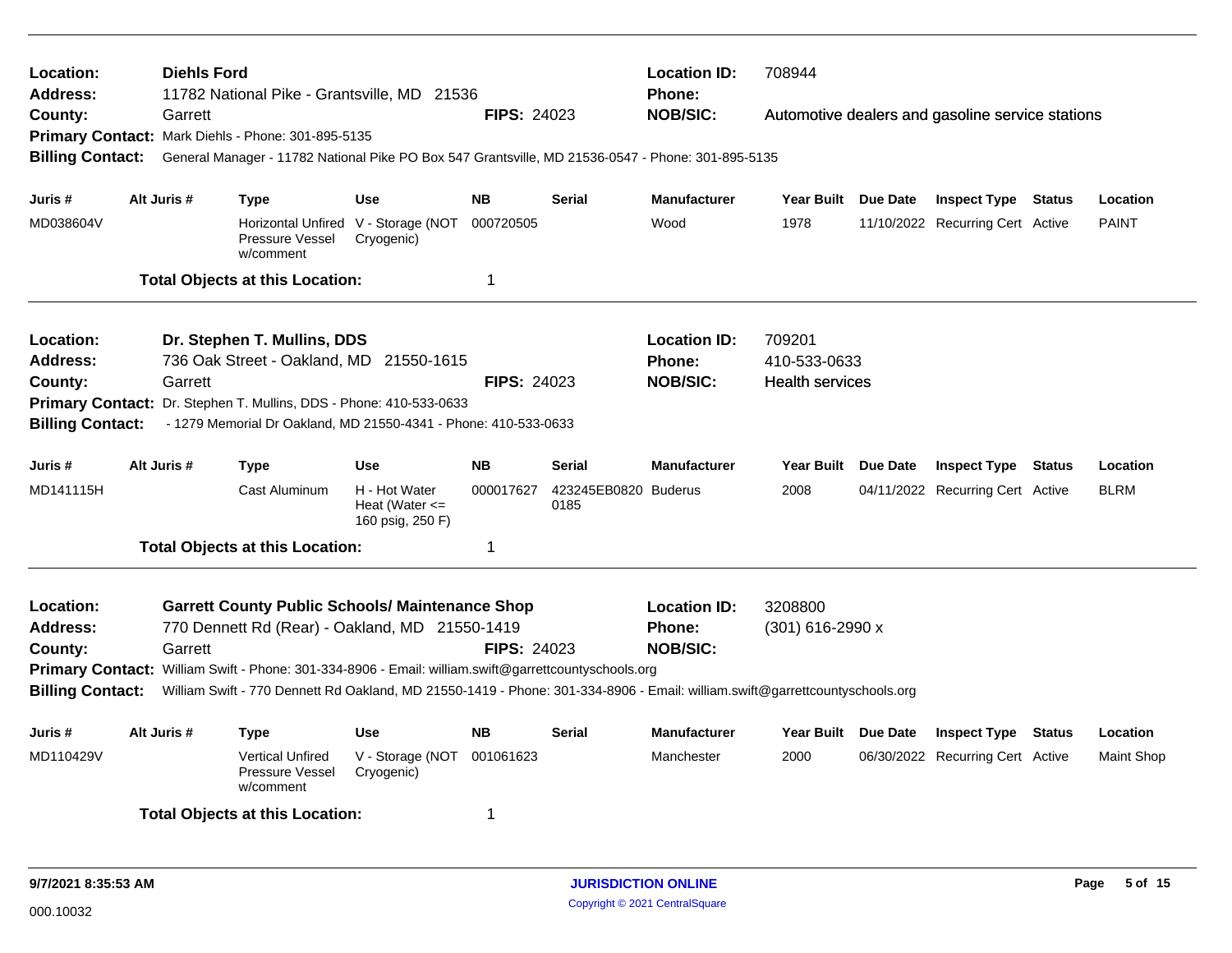| Location:<br><b>Address:</b><br>County:<br><b>Billing Contact:</b>                                                                                                                                                                                                                    |                                                       | Garrett     | <b>Glotfelty Enterprises, Inc</b><br>14161 Garrett Hwy - Oakland, MD 21550-4047<br>Primary Contact: Scott Glotfelty - Phone: 301-334-3911 - Email: dsglotfelty@verizon.net |                                                             | <b>FIPS: 24023</b> |                                                         | <b>Location ID:</b><br><b>Phone:</b><br><b>NOB/SIC:</b><br>Scott Glotfelty - 14161 Garrett Hwy Oakland, MD 21550-4047 - Phone: 301-334-3911 - Email: dsglotfelty@verizon.net | 711282<br>301-334-3911 |          | Automotive dealers and gasoline service stations |  |                           |
|---------------------------------------------------------------------------------------------------------------------------------------------------------------------------------------------------------------------------------------------------------------------------------------|-------------------------------------------------------|-------------|----------------------------------------------------------------------------------------------------------------------------------------------------------------------------|-------------------------------------------------------------|--------------------|---------------------------------------------------------|------------------------------------------------------------------------------------------------------------------------------------------------------------------------------|------------------------|----------|--------------------------------------------------|--|---------------------------|
| Juris #                                                                                                                                                                                                                                                                               |                                                       | Alt Juris # | <b>Type</b>                                                                                                                                                                | <b>Use</b>                                                  | <b>NB</b>          | <b>Serial</b>                                           | <b>Manufacturer</b>                                                                                                                                                          | Year Built Due Date    |          | <b>Inspect Type Status</b>                       |  | Location                  |
| MD003873                                                                                                                                                                                                                                                                              | $\overline{1}$                                        |             | <b>Horizontal Water</b><br>Tube                                                                                                                                            | H - Hot Water<br>Heat (Water $\leq$<br>160 psig, 250 F)     | 000032746          | 73271                                                   | <b>Bryan</b>                                                                                                                                                                 | 1992                   |          | 12/12/2021 Recurring Cert Active                 |  | <b>BLRM</b>               |
|                                                                                                                                                                                                                                                                                       |                                                       |             | <b>Total Objects at this Location:</b>                                                                                                                                     |                                                             | 1                  |                                                         |                                                                                                                                                                              |                        |          |                                                  |  |                           |
| Location:<br><b>Address:</b>                                                                                                                                                                                                                                                          |                                                       |             | <b>Guy's Tire Shop, Inc</b><br>151 Ravine St - Grantsville, MD 21536-1386                                                                                                  |                                                             |                    |                                                         | <b>Location ID:</b><br><b>Phone:</b>                                                                                                                                         | 712919                 |          |                                                  |  |                           |
| Garrett<br>County:<br>Primary Contact: Guy's Tire Shop, Inc<br><b>Billing Contact:</b>                                                                                                                                                                                                |                                                       |             |                                                                                                                                                                            |                                                             | <b>FIPS: 24023</b> |                                                         | <b>NOB/SIC:</b>                                                                                                                                                              |                        |          | Automotive repair, services, and parking         |  |                           |
| Juris #                                                                                                                                                                                                                                                                               | <b>NB</b><br>Alt Juris #<br><b>Use</b><br><b>Type</b> |             | <b>Serial</b>                                                                                                                                                              | <b>Manufacturer</b>                                         | <b>Year Built</b>  | <b>Due Date</b>                                         | <b>Inspect Type</b>                                                                                                                                                          | Status                 | Location |                                                  |  |                           |
| MD108978V                                                                                                                                                                                                                                                                             |                                                       |             | Horizontal Unfired V - Storage (NOT<br><b>Pressure Vessel</b><br>w/comment                                                                                                 | Cryogenic)                                                  | 000020897          | 70467                                                   | Western                                                                                                                                                                      | 1988                   |          | 12/30/2022 Recurring Cert Active                 |  | Barn                      |
| MD122987V                                                                                                                                                                                                                                                                             |                                                       |             | <b>Pressure Vessel</b><br>w/comment                                                                                                                                        | Horizontal Unfired V - Storage (NOT 000187773<br>Cryogenic) |                    |                                                         | Wessel                                                                                                                                                                       | 1981                   |          | 12/30/2022 Recurring Cert Active                 |  | <b>Break Room</b><br>Area |
|                                                                                                                                                                                                                                                                                       |                                                       |             | <b>Total Objects at this Location:</b>                                                                                                                                     |                                                             | $\overline{2}$     |                                                         |                                                                                                                                                                              |                        |          |                                                  |  |                           |
| Location:<br><b>High Mountain On-Off Road</b><br>Address:<br>12534 Garrett Hwy - Oakland, MD<br>Garrett<br>County:<br>Primary Contact: Bart Shaffer - Phone: 301-334-5060<br><b>Billing Contact:</b><br>Bart Shaffer - 12534 Garrett Hwy Oakland, MD 21550-1159 - Phone: 301-334-5060 |                                                       |             | 21550-1159                                                                                                                                                                 | <b>FIPS: 24023</b>                                          |                    | <b>Location ID:</b><br><b>Phone:</b><br><b>NOB/SIC:</b> | 4006773<br>301-334-5060                                                                                                                                                      |                        |          |                                                  |  |                           |
| Juris #                                                                                                                                                                                                                                                                               |                                                       | Alt Juris # | <b>Type</b>                                                                                                                                                                | <b>Use</b>                                                  | <b>NB</b>          | <b>Serial</b>                                           | <b>Manufacturer</b>                                                                                                                                                          | Year Built Due Date    |          | <b>Inspect Type Status</b>                       |  | Location                  |
| MD125048H                                                                                                                                                                                                                                                                             |                                                       |             | Cast Iron                                                                                                                                                                  | H - Hot Water<br>Heat (Water $\leq$<br>160 psig, 250 F)     | <b>CI</b>          |                                                         | <b>Burnham</b>                                                                                                                                                               | 2005                   |          | 11/21/2022 Recurring Cert Active                 |  | High Mountain<br>Stg Area |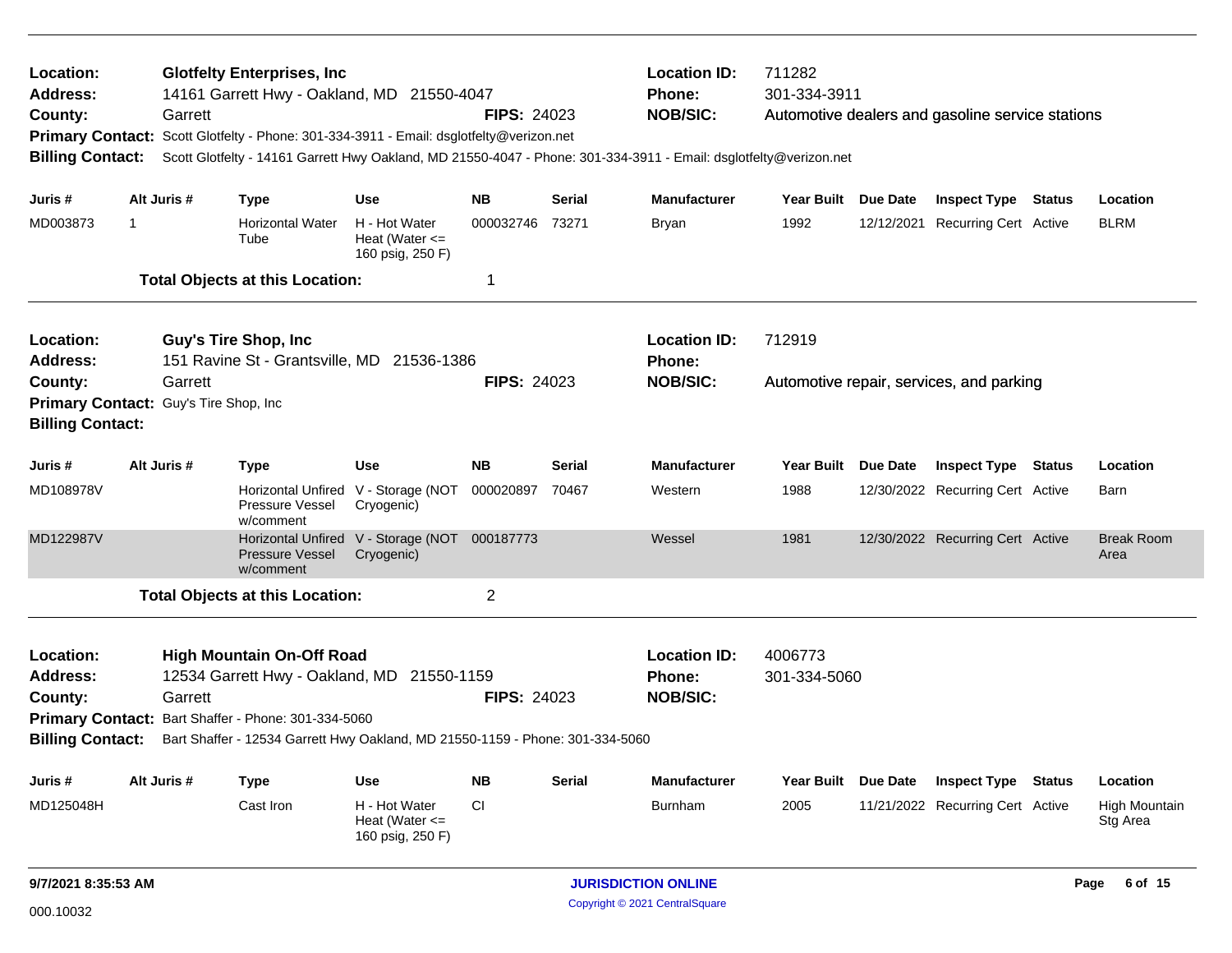| Juris #                 | Alt Juris #                                                                | <b>Type</b>                                                             | <b>Use</b>                                              | <b>NB</b>          | <b>Serial</b> | <b>Manufacturer</b>                                                                             | <b>Year Built</b>                   | <b>Due Date</b> | <b>Inspect Type</b>              | <b>Status</b> | Location                     |
|-------------------------|----------------------------------------------------------------------------|-------------------------------------------------------------------------|---------------------------------------------------------|--------------------|---------------|-------------------------------------------------------------------------------------------------|-------------------------------------|-----------------|----------------------------------|---------------|------------------------------|
| MD130006V               |                                                                            | <b>Vertical Unfired</b><br>Pressure Vessel<br>w/comment                 | V - Storage (NOT<br>Cryogenic)                          | 000555031          |               | Manchester                                                                                      | 2005                                |                 | 11/21/2022 Recurring Cert Active |               | <b>Mountain High</b><br>Shop |
|                         |                                                                            | <b>Total Objects at this Location:</b>                                  |                                                         | $\overline{c}$     |               |                                                                                                 |                                     |                 |                                  |               |                              |
| Location:               | <b>Hutton Auto</b>                                                         |                                                                         |                                                         |                    |               | <b>Location ID:</b>                                                                             | 3658043                             |                 |                                  |               |                              |
| Address:                |                                                                            | 464 Hutton Rd - Oakland, MD 21550-5208                                  |                                                         |                    |               | <b>Phone:</b>                                                                                   |                                     |                 |                                  |               |                              |
| County:                 | Garrett                                                                    |                                                                         |                                                         | <b>FIPS: 24023</b> |               | <b>NOB/SIC:</b>                                                                                 | <b>Automotive Repair Shops, NEC</b> |                 |                                  |               |                              |
|                         |                                                                            | Primary Contact: Debra Gank - Phone: 301 616 0142                       |                                                         |                    |               |                                                                                                 |                                     |                 |                                  |               |                              |
| <b>Billing Contact:</b> |                                                                            | Debra Gank - 464 Hutton Rd Oakland, MD 21550-5208 - Phone: 301 616 0142 |                                                         |                    |               |                                                                                                 |                                     |                 |                                  |               |                              |
| Juris #                 | Alt Juris #                                                                | <b>Type</b>                                                             | <b>Use</b>                                              | <b>NB</b>          | <b>Serial</b> | <b>Manufacturer</b>                                                                             | Year Built                          | <b>Due Date</b> | <b>Inspect Type Status</b>       |               | Location                     |
| MD152779V               |                                                                            | <b>Vertical Unfired</b><br>Pressure Vessel<br>w/comment                 | V - Storage (NOT<br>Cryogenic)                          | 000631141          |               | Unknown                                                                                         | 1900                                |                 | 02/02/2022 Recurring Cert Active |               | <b>OUT SHED</b>              |
|                         |                                                                            | <b>Total Objects at this Location:</b>                                  |                                                         |                    |               |                                                                                                 |                                     |                 |                                  |               |                              |
| Location:               | Leman, LLC.                                                                |                                                                         |                                                         |                    |               | <b>Location ID:</b>                                                                             | 3709304                             |                 |                                  |               |                              |
| <b>Address:</b>         |                                                                            | 119-121 South 2nd - Oakland, MD 21550                                   |                                                         |                    |               | <b>Phone:</b>                                                                                   | 443-534-3343                        |                 |                                  |               |                              |
| County:                 | Garrett                                                                    |                                                                         |                                                         | <b>FIPS: 24023</b> |               | <b>NOB/SIC:</b>                                                                                 |                                     |                 |                                  |               |                              |
|                         | Primary Contact: Pat Franc - Phone: 502-387-1826 - Email: pmf713@gmail.com |                                                                         |                                                         |                    |               |                                                                                                 |                                     |                 |                                  |               |                              |
| <b>Billing Contact:</b> |                                                                            |                                                                         |                                                         |                    |               | Pat Franc - 119-121 South 2nd Oakland, MD 21550 - Phone: 502-387-1826 - Email: pmf713@gmail.com |                                     |                 |                                  |               |                              |
| Juris #                 | Alt Juris #                                                                | <b>Type</b>                                                             | <b>Use</b>                                              | <b>NB</b>          | <b>Serial</b> | <b>Manufacturer</b>                                                                             | <b>Year Built</b>                   | <b>Due Date</b> | <b>Inspect Type</b>              | <b>Status</b> | Location                     |
| MD167551H               |                                                                            | <b>Horizontal Fire</b><br>Tube                                          | H - Hot Water<br>Heat (Water $\leq$<br>160 psig, 250 F) | 000003798          |               | <b>KYUNGDONG</b>                                                                                | 2019                                |                 | 07/28/2022 Recurring Cert Active |               | <b>BLRM</b>                  |

**Total Objects at this Location:** 1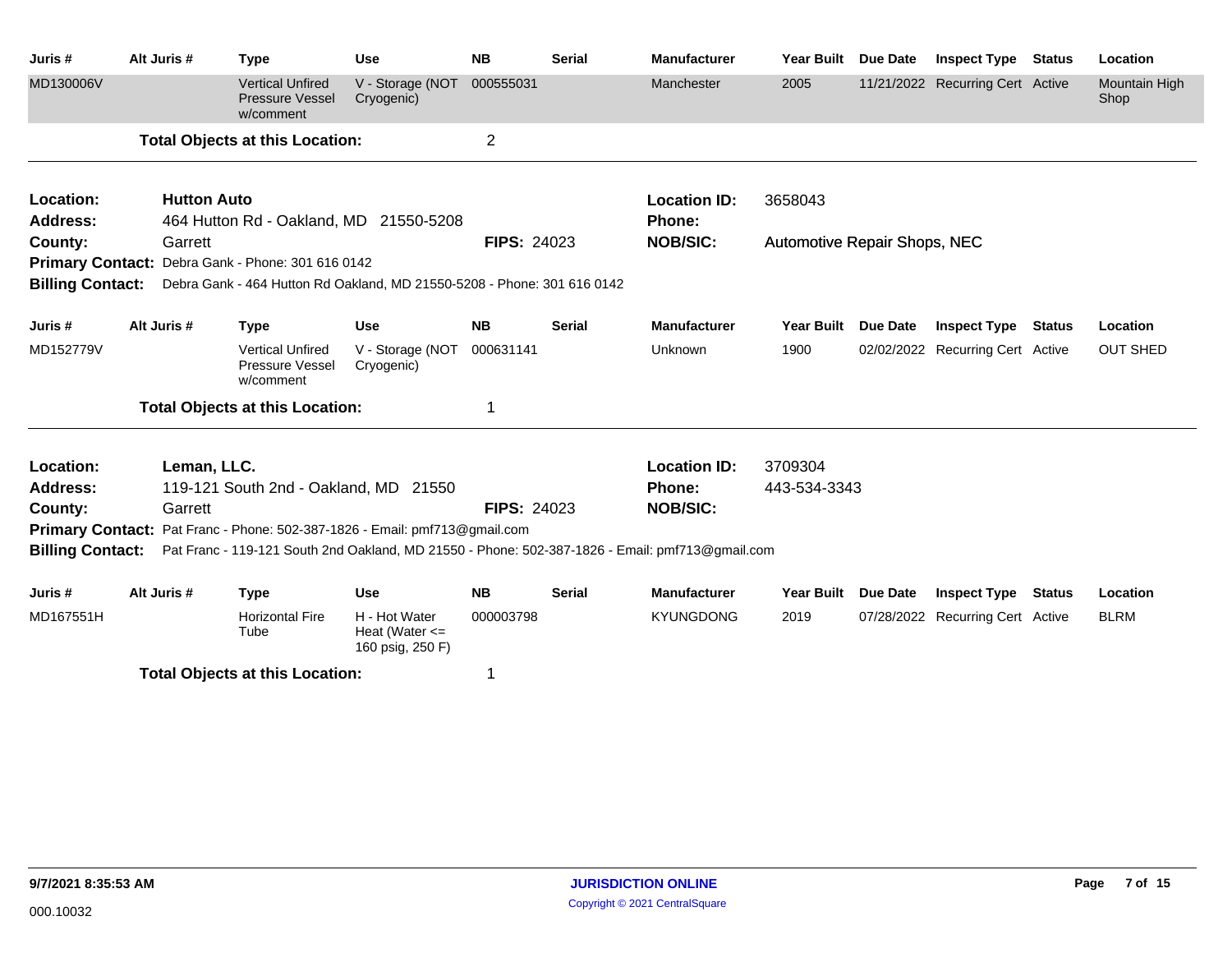| Location:<br><b>Address:</b><br>County:<br><b>Billing Contact:</b> | LGIT - Kitzmiller/Town Hall<br>104 W Center St - Kitzmiller, MD 21538-1243<br>Primary Contact: Kaitlin Lucas - Phone: 301-453-3449 - Email: kitzmd@shentel.net |                                        | <b>FIPS: 24023</b>                                      |                    | <b>Location ID:</b><br><b>Phone:</b><br><b>NOB/SIC:</b><br>Kaitlin Lucas - 104 W Center St Kitzmiller, MD 21538-1243 - Phone: 301-453-3449 - Email: kitzmd@shentel.net | 715805<br>301-453-3449                                  |                        | <b>Executive and Legislative Offices, Combined</b> |                                           |               |                    |
|--------------------------------------------------------------------|----------------------------------------------------------------------------------------------------------------------------------------------------------------|----------------------------------------|---------------------------------------------------------|--------------------|------------------------------------------------------------------------------------------------------------------------------------------------------------------------|---------------------------------------------------------|------------------------|----------------------------------------------------|-------------------------------------------|---------------|--------------------|
| Juris #                                                            | Alt Juris #                                                                                                                                                    | <b>Type</b>                            | <b>Use</b>                                              | <b>NB</b>          | <b>Serial</b>                                                                                                                                                          | <b>Manufacturer</b>                                     | <b>Year Built</b>      | Due Date                                           | <b>Inspect Type</b>                       | <b>Status</b> | Location           |
| MD167593H                                                          |                                                                                                                                                                | <b>Vertical Fire Tube</b>              | H - Hot Water<br>Heat (Water $\leq$<br>160 psig, 250 F) | 000000626          |                                                                                                                                                                        | Navien                                                  | 2018                   |                                                    | 09/21/2022 Recurring Cert Active          |               | <b>Boiler Room</b> |
| MD167594H                                                          |                                                                                                                                                                | <b>Vertical Fire Tube</b>              | H - Hot Water<br>Heat (Water $\leq$<br>160 psig, 250 F) | 000000615          |                                                                                                                                                                        | <b>Navien</b>                                           | 2018                   |                                                    | 09/21/2022 Recurring Cert Active          |               | <b>Boiler Room</b> |
|                                                                    |                                                                                                                                                                | <b>Total Objects at this Location:</b> |                                                         | $\overline{2}$     |                                                                                                                                                                        |                                                         |                        |                                                    |                                           |               |                    |
| <b>Location:</b><br><b>Address:</b><br>County:                     | M & S Stone Quarries, Inc.<br>7181 National Pike - Grantsville, MD 21536-1056<br>Garrett                                                                       |                                        |                                                         | <b>FIPS: 24023</b> |                                                                                                                                                                        | <b>Location ID:</b><br><b>Phone:</b><br><b>NOB/SIC:</b> | 717074<br>301-895-5151 |                                                    | Stone, clay, glass, and concrete products |               |                    |

Primary Contact: Tracy Finzel - Phone: 301-895-5151 - Email: msstonequarries@aol.com **Billing Contact:** Tracy Finzel - PO Box 357 Grantsville, MD 21536-0357 - Phone: 301-895-5151 - Email: msstonequarries@aol.com

| Juris #   | Alt Juris # | Type                                                           | Use                                                     | NΒ        | <b>Serial</b> | <b>Manufacturer</b> | Year Built | <b>Due Date</b> | <b>Inspect Type</b>              | Status | Location  |
|-----------|-------------|----------------------------------------------------------------|---------------------------------------------------------|-----------|---------------|---------------------|------------|-----------------|----------------------------------|--------|-----------|
| MD102195H |             | Cast Iron l                                                    | H - Hot Water<br>Heat (Water $\leq$<br>160 psig, 250 F) | СI        |               | American Standard   | 1960       |                 | 01/23/2023 Recurring Cert Active |        | Shop Area |
| MD146434V |             | <b>Vertical Unfired</b><br><b>Pressure Vessel</b><br>w/comment | V - Storage (NOT<br>Cryogenic)                          | 001341929 |               | Manchester          | 2013       |                 | 01/23/2023 Recurring Cert Active |        | Shop      |

**Total Objects at this Location:** 2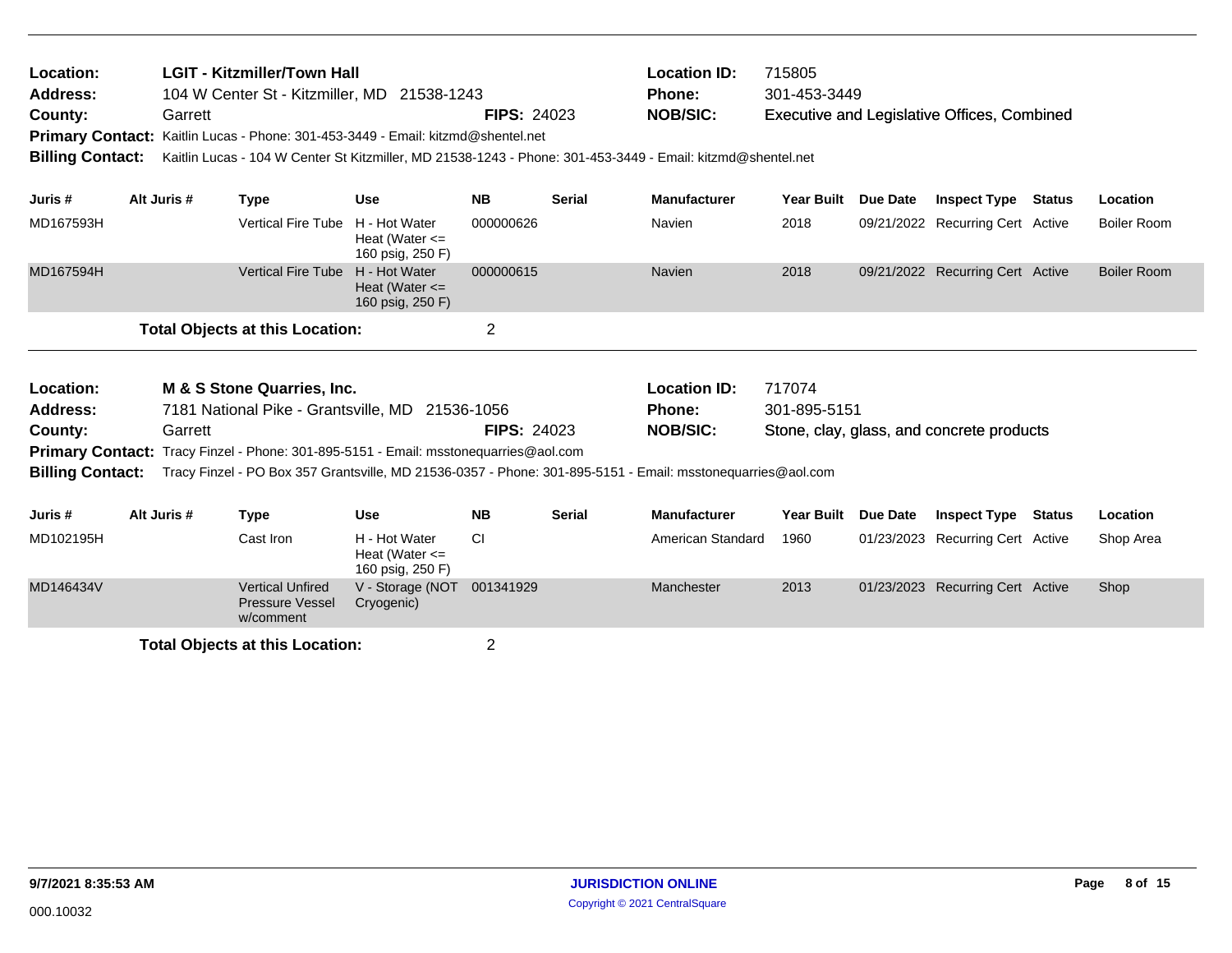| Location:<br>Address:<br>County:<br><b>Billing Contact:</b>                                                                                                                                                                                                                                                                                                                  | Garrett     | <b>Martins Auto Body</b><br>2247 Hutton Rd - Oakland, MD 21550-5225<br>Primary Contact: Jeff Martins - Phone: 301-334-2903<br>Jeff Martins - 2247 Hutton Rd Oakland, MD 21550-5225 - Phone: 301-334-2903 |                                                         | <b>FIPS: 24023</b> |        | <b>Location ID:</b><br><b>Phone:</b><br><b>NOB/SIC:</b> | 717552<br>301-501-7325 | Automotive dealers and gasoline service stations       |        |                    |
|------------------------------------------------------------------------------------------------------------------------------------------------------------------------------------------------------------------------------------------------------------------------------------------------------------------------------------------------------------------------------|-------------|----------------------------------------------------------------------------------------------------------------------------------------------------------------------------------------------------------|---------------------------------------------------------|--------------------|--------|---------------------------------------------------------|------------------------|--------------------------------------------------------|--------|--------------------|
| Juris #                                                                                                                                                                                                                                                                                                                                                                      | Alt Juris # | <b>Type</b>                                                                                                                                                                                              | <b>Use</b>                                              | <b>NB</b>          | Serial | <b>Manufacturer</b>                                     | Year Built Due Date    | <b>Inspect Type</b>                                    | Status | Location           |
| MD080811V                                                                                                                                                                                                                                                                                                                                                                    |             | <b>Vertical Unfired</b><br>Pressure Vessel<br>w/comment                                                                                                                                                  | V - Storage (NOT<br>Cryogenic)                          | 000542863          |        | Scaife                                                  | 1973                   | 03/26/2023 Recurring Cert Active                       |        | Paint Garage       |
|                                                                                                                                                                                                                                                                                                                                                                              |             | <b>Total Objects at this Location:</b>                                                                                                                                                                   |                                                         | 1                  |        |                                                         |                        |                                                        |        |                    |
| <b>Nu Finish Collision Center</b><br>Location:<br><b>Address:</b><br>1470 Maryland Hwy - Oakland, MD 21550-6348<br>County:<br>Garrett<br>Steve Davis - Phone: 301-334-4727 - Email: nufinish@shentel.net<br><b>Primary Contact:</b><br><b>Billing Contact:</b><br>Steve Davis - 1470 Maryland Hwy Oakland, MD 21550-6348 - Phone: 301-334-4727 - Email: nufinish@shentel.net |             |                                                                                                                                                                                                          |                                                         | <b>FIPS: 24023</b> |        | <b>Location ID:</b><br>Phone:<br><b>NOB/SIC:</b>        | 719928                 | Top, Body, and Upholstery Repair Shops and Paint Shops |        |                    |
| Juris #                                                                                                                                                                                                                                                                                                                                                                      | Alt Juris # | <b>Type</b>                                                                                                                                                                                              | <b>Use</b>                                              | <b>NB</b>          | Serial | <b>Manufacturer</b>                                     | Year Built Due Date    | <b>Inspect Type Status</b>                             |        | Location           |
| MD105660V                                                                                                                                                                                                                                                                                                                                                                    |             | <b>Horizontal Unfired</b><br>Pressure Vessel<br>w/comment                                                                                                                                                | V - Storage (NOT<br>Cryogenic)                          | 000806587          |        | Wood                                                    | 1982                   | 06/22/2022 Recurring Cert Active                       |        | Comp Rm            |
| MD144090H                                                                                                                                                                                                                                                                                                                                                                    |             | Cast Iron                                                                                                                                                                                                | H - Hot Water<br>Heat (Water $\leq$<br>160 psig, 250 F) | <b>CI</b>          |        | <b>Burnham</b>                                          | 1998                   | 06/22/2022 Recurring Cert Active                       |        | <b>Boiler Room</b> |
| MD144091V                                                                                                                                                                                                                                                                                                                                                                    |             | <b>Horizontal Unfired</b><br>Pressure Vessel<br>w/comment                                                                                                                                                | V - Storage (NOT<br>Cryogenic)                          | 00019183           |        | <b>ICE</b>                                              | 2012                   | 06/22/2022 Recurring Cert Active                       |        | Compressor<br>Room |
| MD144092H                                                                                                                                                                                                                                                                                                                                                                    |             | Cast Iron                                                                                                                                                                                                | H - Hot Water<br>Heat (Water $\leq$<br>160 psig, 250 F) | <b>CI</b>          |        | <b>Burnham</b>                                          | 1998                   | 06/22/2022 Recurring Cert Active                       |        | <b>Boiler Room</b> |
|                                                                                                                                                                                                                                                                                                                                                                              |             | <b>Total Objects at this Location:</b>                                                                                                                                                                   |                                                         | 4                  |        |                                                         |                        |                                                        |        |                    |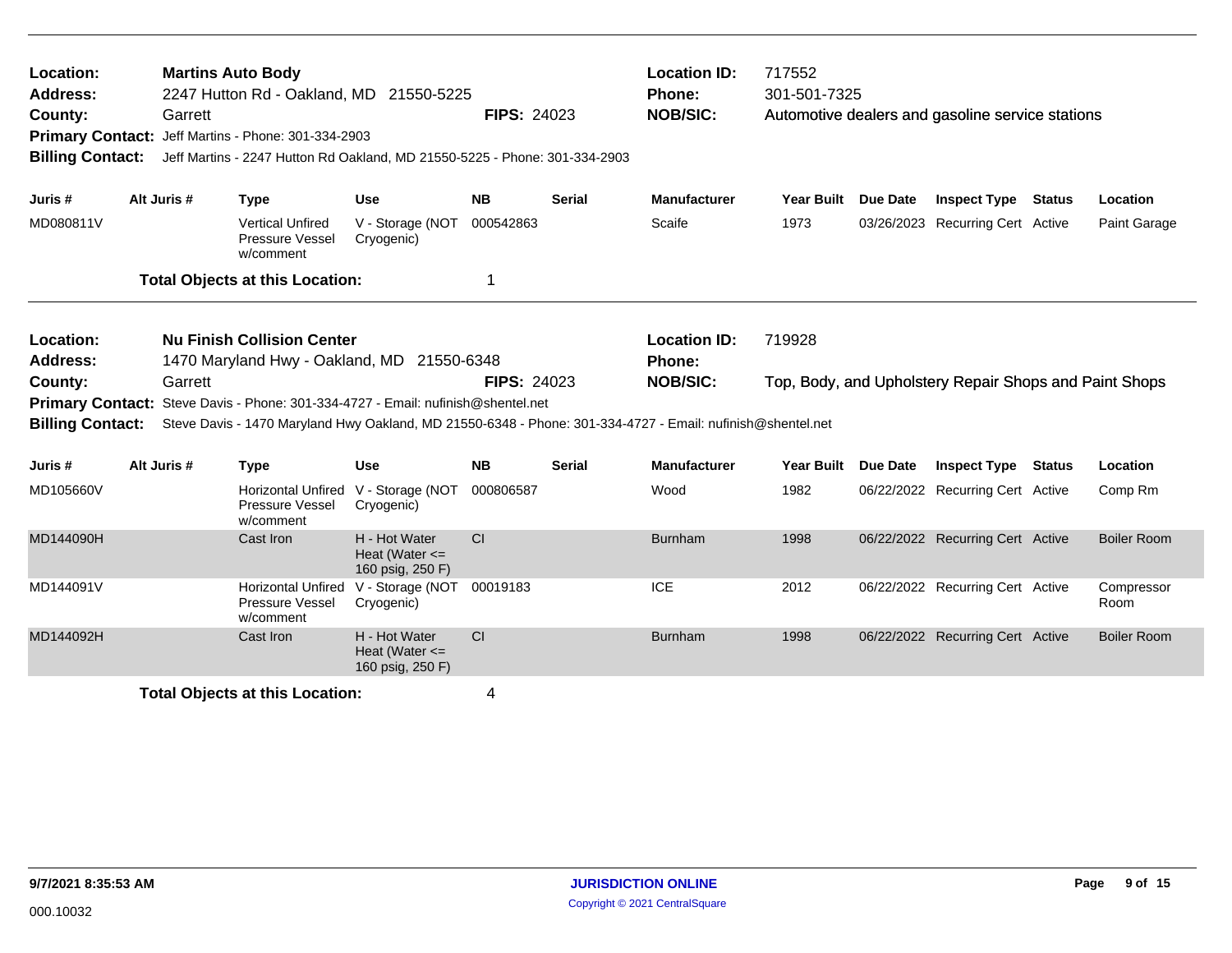| Location:                                                   | <b>Penn Alps Inc</b> |                                                                                                                                                                                                                                |                                                         |                    |               | <b>Location ID:</b>                              | 721031                                                       |                 |                                  |               |                                 |
|-------------------------------------------------------------|----------------------|--------------------------------------------------------------------------------------------------------------------------------------------------------------------------------------------------------------------------------|---------------------------------------------------------|--------------------|---------------|--------------------------------------------------|--------------------------------------------------------------|-----------------|----------------------------------|---------------|---------------------------------|
| <b>Address:</b><br>County:<br><b>Billing Contact:</b>       | Garrett              | 125 Casselman Rd - Grantsville, MD 21536-2003<br>Primary Contact: Sharon Slovak - Phone: (301)8955985                                                                                                                          |                                                         | <b>FIPS: 24023</b> |               | <b>Phone:</b><br><b>NOB/SIC:</b>                 | Eating and drinking places                                   |                 |                                  |               |                                 |
| Juris #                                                     | Alt Juris #          | <b>Type</b>                                                                                                                                                                                                                    | <b>Use</b>                                              | <b>NB</b>          | <b>Serial</b> | <b>Manufacturer</b>                              | Year Built                                                   | Due Date        | <b>Inspect Type Status</b>       |               | Location                        |
| MD063895H                                                   |                      | Cast Iron                                                                                                                                                                                                                      | H - Hot Water<br>Heat (Water $\leq$<br>160 psig, 250 F) | CI                 | 17094258      | Burnham                                          | 1983                                                         |                 | 10/25/2022 Recurring Cert Active |               | <b>Boiler Room</b>              |
| MD063896H                                                   |                      | Cast Iron                                                                                                                                                                                                                      | H - Hot Water<br>Heat (Water $\leq$<br>160 psig, 250 F) | CI                 | 17101531      | <b>Burnham</b>                                   | 1983                                                         |                 | 10/25/2022 Recurring Cert Active |               | <b>Boiler Room</b>              |
|                                                             |                      | <b>Total Objects at this Location:</b>                                                                                                                                                                                         |                                                         | $\overline{2}$     |               |                                                  |                                                              |                 |                                  |               |                                 |
| Location:<br><b>Address:</b>                                |                      | <b>Prestige Condominiums</b><br>20160 Garrett Hwy - Oakland, MD 21550-7133                                                                                                                                                     |                                                         |                    |               | <b>Location ID:</b><br>Phone:                    | 3757766                                                      |                 |                                  |               |                                 |
| County:<br><b>Billing Contact:</b>                          | Garrett              | Primary Contact: Ted Wills - Phone: 301-387-5503 - Cell: 703-629-3307 - Email: ted_wills@msn.com<br>Ted Wills - 20160 Garrett Hwy Oakland, MD 21550-7133 - Phone: 301-387-5503 - Cell: 703-629-3307 - Email: ted_wills@msn.com |                                                         | <b>FIPS: 24023</b> |               | <b>NOB/SIC:</b>                                  |                                                              |                 |                                  |               |                                 |
| Juris #                                                     | Alt Juris #          | <b>Type</b>                                                                                                                                                                                                                    | <b>Use</b>                                              | <b>NB</b>          | Serial        | <b>Manufacturer</b>                              | Year Built                                                   | Due Date        | <b>Inspect Type Status</b>       |               | Location                        |
| MD141826H                                                   |                      | Cast Aluminum                                                                                                                                                                                                                  | H - Hot Water<br>Heat (Water $\leq$<br>160 psig, 250 F) | CA                 |               | Weil-McLain                                      | 2009                                                         |                 | 04/11/2022 Recurring Cert Active |               | Pool/Spa<br><b>Equipment Rm</b> |
|                                                             |                      | <b>Total Objects at this Location:</b>                                                                                                                                                                                         |                                                         | -1                 |               |                                                  |                                                              |                 |                                  |               |                                 |
| Location:<br>Address:<br>County:<br><b>Billing Contact:</b> | Garrett              | <b>Quality Machining Inc.</b><br>118 Industrial Park Dr. - Accident, MD 21520-2049<br>Primary Contact: Mark Holtsschnider - Phone: 301-746-8286<br>- 118 Industrial Park Dr Accident, MD 21520-2049 - Phone: 301-746-8286      |                                                         | <b>FIPS: 24023</b> |               | <b>Location ID:</b><br>Phone:<br><b>NOB/SIC:</b> | 722143<br>301-746-8286<br><b>Fabricated Structural Metal</b> |                 |                                  |               |                                 |
| Juris #                                                     | Alt Juris #          | <b>Type</b>                                                                                                                                                                                                                    | <b>Use</b>                                              | <b>NB</b>          | Serial        | <b>Manufacturer</b>                              | <b>Year Built</b>                                            | <b>Due Date</b> | <b>Inspect Type</b>              | <b>Status</b> | Location                        |
| MD169582V                                                   |                      | <b>Horizontal Unfired</b><br>Pressure Vessel<br>w/comment                                                                                                                                                                      | V - Storage (NOT<br>Cryogenic)                          | 000951487          |               | Morganton                                        | 2021                                                         |                 | 06/14/2022 Recurring Cert Active |               | <b>COMP RM</b>                  |
| 9/7/2021 8:35:53 AM                                         |                      |                                                                                                                                                                                                                                |                                                         |                    |               | <b>JURISDICTION ONLINE</b>                       |                                                              |                 |                                  |               | Page 10 of 15                   |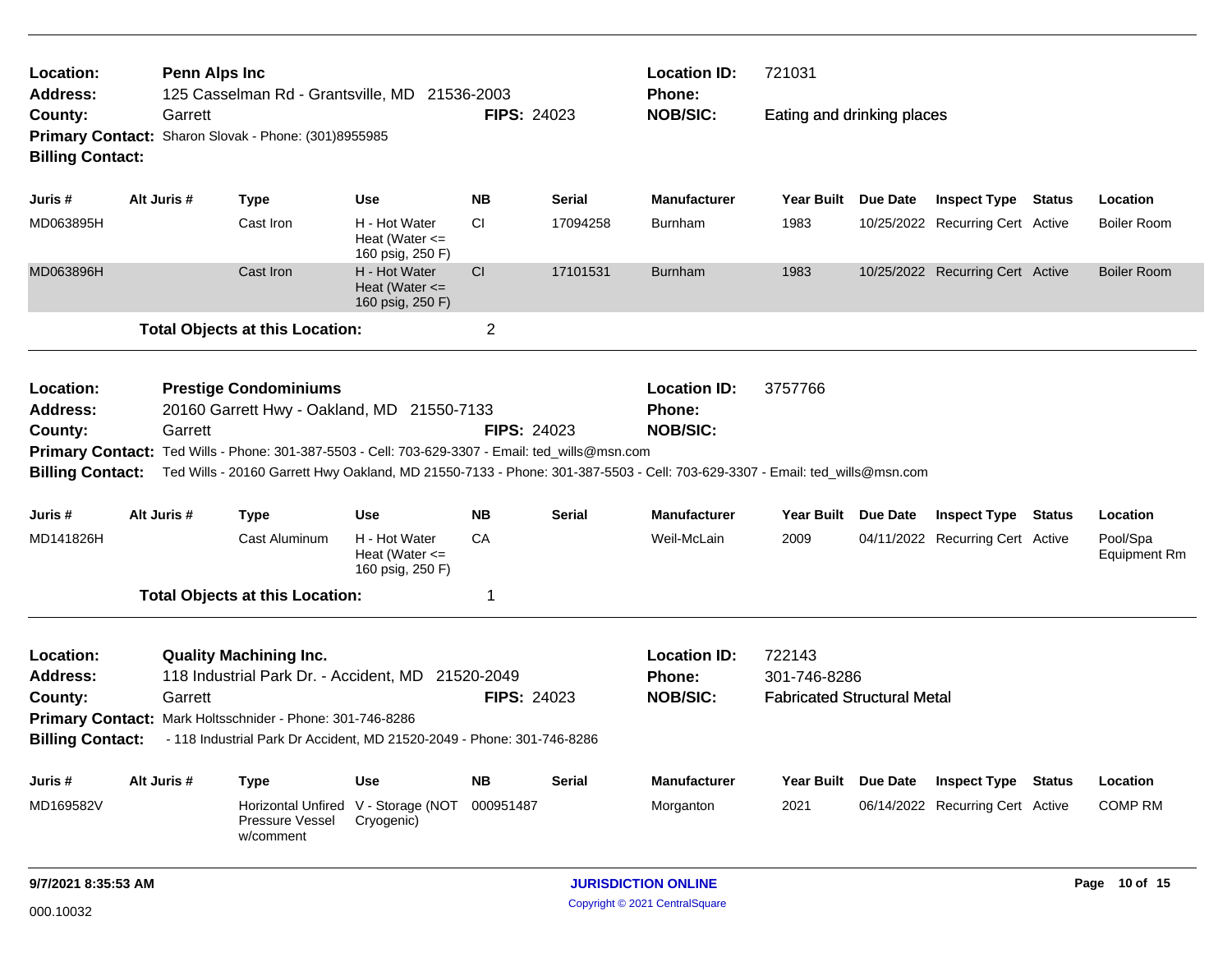| Location:<br><b>Address:</b>            |             | <b>Randys Body Shop</b><br>2299 Hutton Rd - Oakland, MD 21550-5225                        |                                                           |                                                  |                                                     | <b>Location ID:</b><br><b>Phone:</b>             | 722414                 |          |                                                  |        |                    |
|-----------------------------------------|-------------|-------------------------------------------------------------------------------------------|-----------------------------------------------------------|--------------------------------------------------|-----------------------------------------------------|--------------------------------------------------|------------------------|----------|--------------------------------------------------|--------|--------------------|
| County:<br><b>Billing Contact:</b>      | Garrett     | Primary Contact: Randys Body Shop - Phone: 3013341534                                     |                                                           | <b>FIPS: 24023</b>                               |                                                     | <b>NOB/SIC:</b>                                  |                        |          | Automotive dealers and gasoline service stations |        |                    |
| Juris #                                 | Alt Juris # | <b>Type</b>                                                                               | <b>Use</b>                                                | <b>NB</b>                                        | <b>Serial</b>                                       | <b>Manufacturer</b>                              | <b>Year Built</b>      | Due Date | <b>Inspect Type</b>                              | Status | Location           |
| MD168477V                               |             | Pressure Vessel<br>w/comment                                                              | Horizontal Unfired V - Storage (NOT<br>Cryogenic)         | 000726848                                        |                                                     | Buckeye                                          | 1986                   |          | 11/19/2022 Recurring Cert Active                 |        | Shop               |
|                                         |             | <b>Total Objects at this Location:</b>                                                    |                                                           | 1                                                |                                                     |                                                  |                        |          |                                                  |        |                    |
| Location:<br><b>Address:</b>            |             | <b>SOM-DJS/Backbone Mountain Youth Center</b><br>124 Camp 4 Road - Swanton, MD 21561-1329 |                                                           | <b>FIPS: 24023</b>                               |                                                     | <b>Location ID:</b><br>Phone:<br><b>NOB/SIC:</b> | 703537<br>301-359-9190 |          |                                                  |        |                    |
| County:                                 | Garrett     | Primary Contact: Marty Conway - Phone: 240-979-7030 - Email: martin.conway@maryland.gov   |                                                           |                                                  |                                                     | Justice, public order, and safety                |                        |          |                                                  |        |                    |
| <b>Billing Contact:</b>                 |             | Steve Baer - 1 James Day Dr Cumberland, MD 21502-2565 - Phone: 301-722-1618               |                                                           |                                                  |                                                     |                                                  |                        |          |                                                  |        |                    |
| Juris #                                 | Alt Juris # | <b>Type</b>                                                                               | <b>Use</b>                                                | <b>NB</b>                                        | <b>Serial</b>                                       | <b>Manufacturer</b>                              | <b>Year Built</b>      | Due Date | <b>Inspect Type</b>                              | Status | Location           |
| MD149826H                               |             | <b>Water Heater</b><br>(HLW)                                                              | H - Hot Water<br>Supply (Water $\leq$<br>160 psig, 250 F) | 000190983                                        |                                                     | A O Smith                                        | 2014                   |          | 04/11/2022 Recurring Cert Active                 |        | <b>Boiler Room</b> |
|                                         |             | <b>Total Objects at this Location:</b>                                                    |                                                           | $\mathbf 1$                                      |                                                     |                                                  |                        |          |                                                  |        |                    |
| Location:<br><b>Address:</b><br>County: | Garrett     | Sunset Inn, Inc.<br>256 Maple St - Friendsville, MD 21531-2122                            | <b>FIPS: 24023</b>                                        | <b>Location ID:</b><br>Phone:<br><b>NOB/SIC:</b> | 2125829<br>301-746-5445<br><b>Hotels and Motels</b> |                                                  |                        |          |                                                  |        |                    |
|                                         |             | Primary Contact: Joe & Mary Ellen Sessa - Phone: 301 -746-5445                            |                                                           |                                                  |                                                     |                                                  |                        |          |                                                  |        |                    |
| <b>Billing Contact:</b>                 |             | Joe & Mary Ellen Sessa - PO Box 312 Friendsville, MD 21531-0312 - Phone: 301 -746-5445    |                                                           |                                                  |                                                     |                                                  |                        |          |                                                  |        |                    |
| Juris #                                 | Alt Juris # | <b>Type</b>                                                                               | <b>Use</b>                                                | <b>NB</b>                                        | <b>Serial</b>                                       | <b>Manufacturer</b>                              | <b>Year Built</b>      | Due Date | <b>Inspect Type</b>                              | Status | Location           |
| MD127098H                               |             | Cast Iron                                                                                 | H - Hot Water<br>Heat (Water $\leq$<br>160 psig, 250 F)   | CI                                               | 27044165                                            | Burnham                                          | 2000                   |          | 10/25/2022 Recurring Cert Active                 |        | Basement           |
| MD127099H                               |             | Cast Iron                                                                                 | H - Hot Water<br>Heat (Water $\leq$                       | <b>CI</b>                                        | 1BJ2                                                | American Standard                                | 1960                   |          | 10/25/2022 Recurring Cert Active                 |        | Basement           |
| 9/7/2021 8:35:53 AM                     |             |                                                                                           |                                                           |                                                  |                                                     | <b>JURISDICTION ONLINE</b>                       |                        |          |                                                  |        | Page 11 of 15      |

Copyright © 2021 CentralSquare 000.10032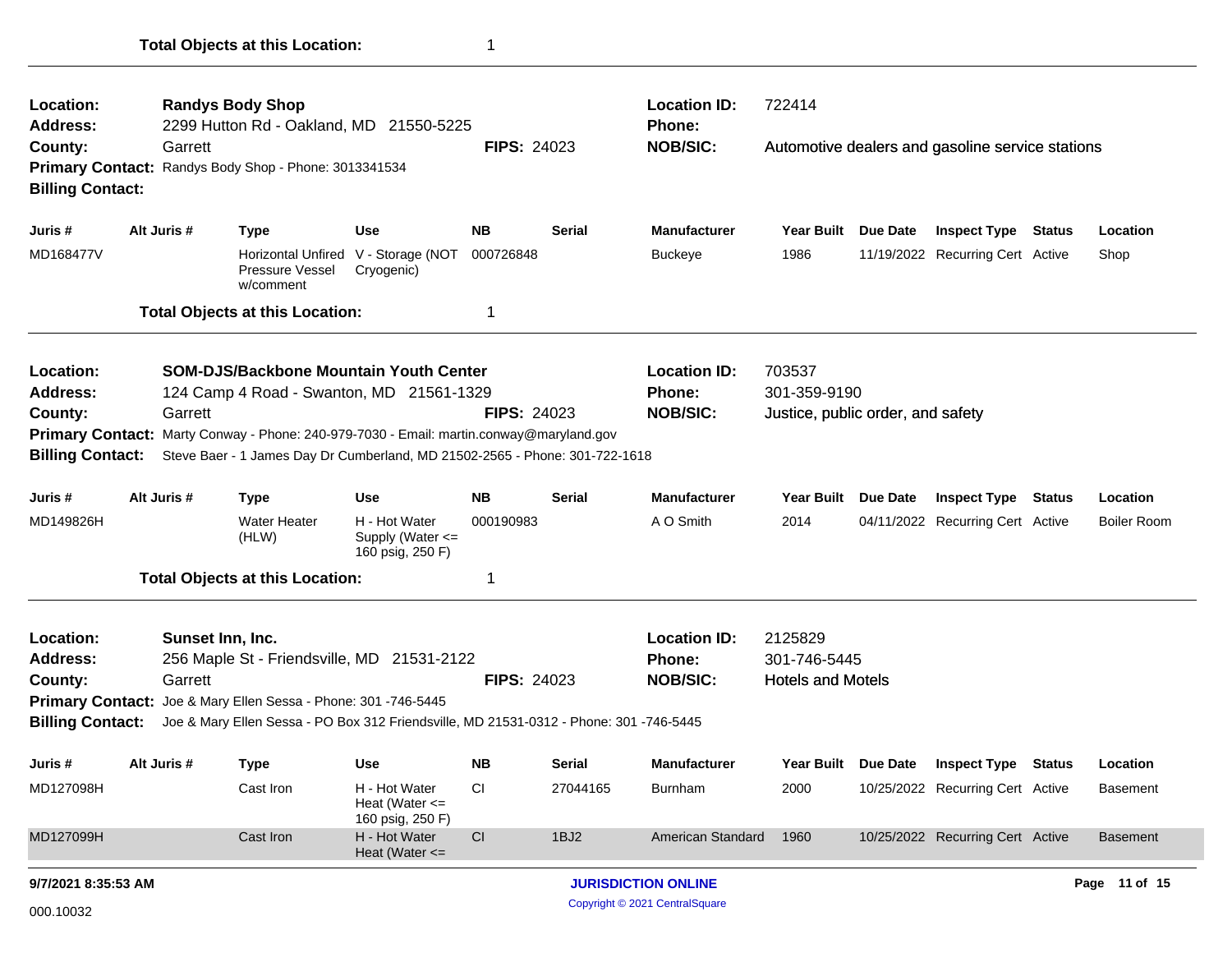| Juris #                                          | Alt Juris # |                  | <b>Type</b>                                                                  | <b>Use</b>                                        | <b>NB</b>          | <b>Serial</b> | <b>Manufacturer</b>                                                                          | Year Built Due Date | <b>Inspect Type</b>                       | <b>Status</b> | Location            |
|--------------------------------------------------|-------------|------------------|------------------------------------------------------------------------------|---------------------------------------------------|--------------------|---------------|----------------------------------------------------------------------------------------------|---------------------|-------------------------------------------|---------------|---------------------|
|                                                  |             |                  |                                                                              | 160 psig, 250 F)                                  |                    |               |                                                                                              |                     |                                           |               |                     |
|                                                  |             |                  | <b>Total Objects at this Location:</b>                                       |                                                   | $\overline{2}$     |               |                                                                                              |                     |                                           |               |                     |
| Location:                                        |             |                  | <b>Superior Sand Co.</b>                                                     |                                                   |                    |               | <b>Location ID:</b>                                                                          | 726098              |                                           |               |                     |
| <b>Address:</b>                                  |             |                  | 1075 White Rock Rd - Friendsville, MD 21531-1448                             |                                                   |                    |               | Phone:                                                                                       | 301-746-4468        |                                           |               |                     |
| County:                                          |             | Garrett          |                                                                              |                                                   | <b>FIPS: 24023</b> |               | <b>NOB/SIC:</b>                                                                              |                     | Stone, clay, glass, and concrete products |               |                     |
|                                                  |             |                  | Primary Contact: John Bennan - Phone: 304-379-8910                           |                                                   |                    |               |                                                                                              |                     |                                           |               |                     |
| <b>Billing Contact:</b>                          |             |                  | John Bennan - PO Box 452 Bruceton Mills, WV 26525-0452 - Phone: 304-379-8910 |                                                   |                    |               |                                                                                              |                     |                                           |               |                     |
| Juris #                                          | Alt Juris # |                  | <b>Type</b>                                                                  | <b>Use</b>                                        | <b>NB</b>          | <b>Serial</b> | <b>Manufacturer</b>                                                                          | Year Built Due Date | <b>Inspect Type Status</b>                |               | Location            |
| MD079543V                                        |             |                  | Pressure Vessel<br>w/comment                                                 | Horizontal Unfired V - Storage (NOT<br>Cryogenic) | 000405200          |               | <b>Bell Gosset</b>                                                                           | 1988                | 05/26/2020 Recurring Cert Active          |               | <b>Fuel Truck</b>   |
| MD094129V                                        |             |                  | <b>Vertical Unfired</b><br><b>Pressure Vessel</b><br>w/comment               | V - Storage (NOT 000088543<br>Cryogenic)          |                    |               | <b>Brunner</b>                                                                               | 1994                | 05/26/2020 Recurring Cert Active          |               | <b>Rock Crusher</b> |
| MD112637V                                        |             |                  | <b>Vertical Unfired</b><br>Pressure Vessel<br>w/comment                      | V - Storage (NOT 000635813<br>Cryogenic)          |                    |               | <b>CPC</b>                                                                                   | 1997                | 05/26/2020 Recurring Cert Active          |               | Garage              |
|                                                  |             |                  | <b>Total Objects at this Location:</b>                                       |                                                   | 3                  |               |                                                                                              |                     |                                           |               |                     |
| Location:                                        |             | <b>Taco Bell</b> |                                                                              |                                                   |                    |               | <b>Location ID:</b>                                                                          | 3635118             |                                           |               |                     |
| <b>Address:</b>                                  |             |                  | 13010 Garrett Hwy - Oakland, MD 21550-4007                                   |                                                   |                    |               | Phone:                                                                                       |                     |                                           |               |                     |
| County:                                          |             | Garrett          |                                                                              |                                                   | <b>FIPS: 24023</b> |               | <b>NOB/SIC:</b>                                                                              |                     |                                           |               |                     |
| Primary Contact: Mark Dare - Phone: 443-829-4583 |             |                  |                                                                              |                                                   |                    |               |                                                                                              |                     |                                           |               |                     |
| <b>Billing Contact:</b>                          |             |                  |                                                                              |                                                   |                    |               | Barbara Seward - 11019 McCormick Rd Ste 320 Hunt Valley, MD 21031-8670 - Phone: 410-771-1880 |                     |                                           |               |                     |
| Juris #                                          | Alt Juris # |                  | <b>Type</b>                                                                  | <b>Use</b>                                        | <b>NB</b>          | <b>Serial</b> | <b>Manufacturer</b>                                                                          | Year Built Due Date | <b>Inspect Type</b>                       | <b>Status</b> | Location            |
| MD160518V                                        |             |                  | <b>Vertical Unfired</b><br>Pressure Vessel<br>w/comment                      | V - Storage<br>(Cryogenic)                        | 000306566          | 31732970      | <b>CHART</b>                                                                                 | 2017                | 02/16/2022 Recurring Cert Active          |               | Outside             |
|                                                  |             |                  | <b>Total Objects at this Location:</b>                                       |                                                   | 1                  |               |                                                                                              |                     |                                           |               |                     |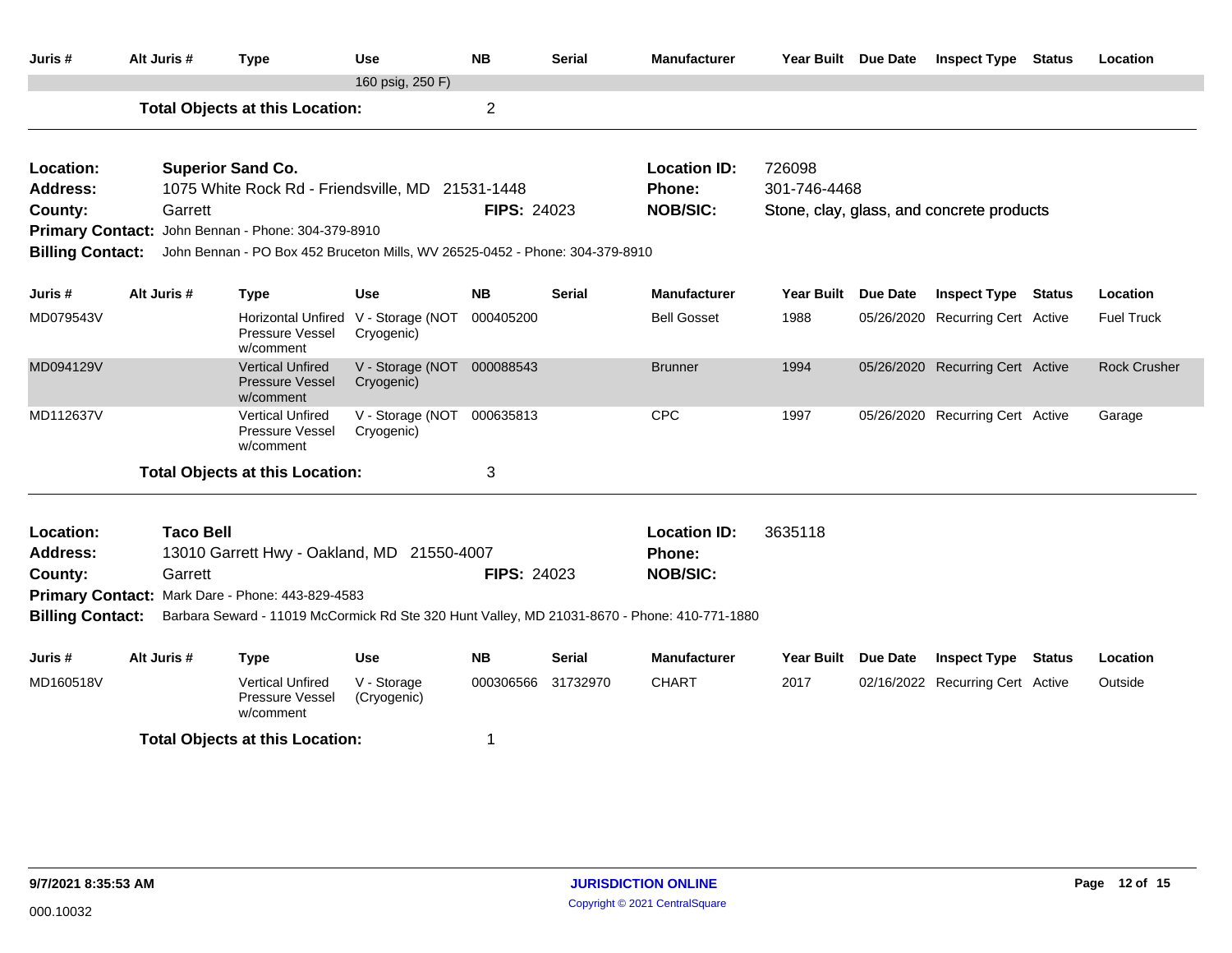| Location:<br><b>Address:</b>            |             | The Black Bear (NuCo2)<br>99 Fort Dr - Mc Henry, MD 21541-1278                                                                                                      |                                                             |                    |               | <b>Location ID:</b><br>Phone:                           | 3635325                                          |  |                                  |               |                   |  |
|-----------------------------------------|-------------|---------------------------------------------------------------------------------------------------------------------------------------------------------------------|-------------------------------------------------------------|--------------------|---------------|---------------------------------------------------------|--------------------------------------------------|--|----------------------------------|---------------|-------------------|--|
| County:                                 |             | <b>NOB/SIC:</b><br>Garrett<br><b>FIPS: 24023</b><br><b>Industrial Gases</b>                                                                                         |                                                             |                    |               |                                                         |                                                  |  |                                  |               |                   |  |
|                                         |             | Primary Contact: NuCO2-Regulatory (MD BPV) - Phone: 800-472-2855 - Email: regulatory@nuco2.com                                                                      |                                                             |                    |               |                                                         |                                                  |  |                                  |               |                   |  |
| <b>Billing Contact:</b>                 |             | - 2800 SE Market PI Stuart, FL 34997-4965 - Phone: 800-472-2855 - Email: regulatory@nuco2.com                                                                       |                                                             |                    |               |                                                         |                                                  |  |                                  |               |                   |  |
| Juris #                                 | Alt Juris # | <b>Type</b>                                                                                                                                                         | <b>Use</b>                                                  | <b>NB</b>          | <b>Serial</b> | <b>Manufacturer</b>                                     | Year Built Due Date                              |  | <b>Inspect Type Status</b>       |               | Location          |  |
| MD166262V                               |             | <b>Vertical Unfired</b><br>Pressure Vessel<br>w/comment                                                                                                             | V - Storage<br>(Cryogenic)                                  | 000004160          |               | Taylor-Wharton                                          | 2019                                             |  | 01/28/2022 Recurring Cert Active |               | <b>Under Deck</b> |  |
|                                         |             | <b>Total Objects at this Location:</b>                                                                                                                              |                                                             | 1                  |               |                                                         |                                                  |  |                                  |               |                   |  |
| Location:                               |             | <b>Timbrook Ford of Oakland</b>                                                                                                                                     |                                                             |                    |               | <b>Location ID:</b>                                     | 724744                                           |  |                                  |               |                   |  |
| <b>Address:</b>                         |             | 12532 Garrett Hwy - Oakland, MD 21550-1159                                                                                                                          |                                                             |                    |               | Phone:                                                  |                                                  |  |                                  |               |                   |  |
| County:                                 | Garrett     |                                                                                                                                                                     |                                                             | <b>FIPS: 24023</b> |               | <b>NOB/SIC:</b>                                         | Automotive dealers and gasoline service stations |  |                                  |               |                   |  |
| <b>Billing Contact:</b>                 |             | Primary Contact: Timbrook Ford of Oakland                                                                                                                           |                                                             |                    |               |                                                         |                                                  |  |                                  |               |                   |  |
| Juris #                                 | Alt Juris # | <b>Type</b>                                                                                                                                                         | <b>Use</b>                                                  | <b>NB</b>          | <b>Serial</b> | <b>Manufacturer</b>                                     | Year Built Due Date                              |  | <b>Inspect Type</b>              | <b>Status</b> | Location          |  |
| MD144052V                               |             | Pressure Vessel<br>w/comment                                                                                                                                        | Horizontal Unfired V - Storage (NOT<br>Cryogenic)           | 000024669          |               | AIR COM                                                 | 2009                                             |  | 11/21/2022 Recurring Cert Active |               | Shop Mezzanine    |  |
| MD144053V                               |             | Pressure Vessel<br>w/comment                                                                                                                                        | Horizontal Unfired V - Storage (NOT 000001084<br>Cryogenic) |                    |               | Young                                                   | 1972                                             |  | 11/21/2022 Recurring Cert Active |               | Shop Mezzanine    |  |
|                                         |             | <b>Total Objects at this Location:</b>                                                                                                                              |                                                             | $\overline{2}$     |               |                                                         |                                                  |  |                                  |               |                   |  |
| Location:<br><b>Address:</b><br>County: | Garrett     | <b>United Postal Facility</b><br>159 Main St - Grantsville, MD 21536-1148<br>Primary Contact: Helga Friend - Cell: 407-369-0195 - Email: gardenia19741976@gmail.com |                                                             | <b>FIPS: 24023</b> |               | <b>Location ID:</b><br><b>Phone:</b><br><b>NOB/SIC:</b> | 727499<br>301-895-5608<br>U.S. Postal Service    |  |                                  |               |                   |  |
| <b>Billing Contact:</b>                 |             | - 724 Forest Glen Ct Maitland, FL 32751-5109 - Phone: 0000000000                                                                                                    |                                                             |                    |               |                                                         |                                                  |  |                                  |               |                   |  |
| Juris #                                 | Alt Juris # | Type                                                                                                                                                                | <b>Use</b>                                                  | <b>NB</b>          | <b>Serial</b> | <b>Manufacturer</b>                                     | Year Built Due Date                              |  | <b>Inspect Type</b>              | Status        | Location          |  |
| MD100353H                               |             | Cast Iron                                                                                                                                                           | H - Hot Water<br>Heat (Water $\leq$<br>160 psig, 250 F)     | <b>CI</b>          |               | <b>Burnham</b>                                          | 1998                                             |  | 09/27/2022 Recurring Cert Active |               | <b>BOILER RM</b>  |  |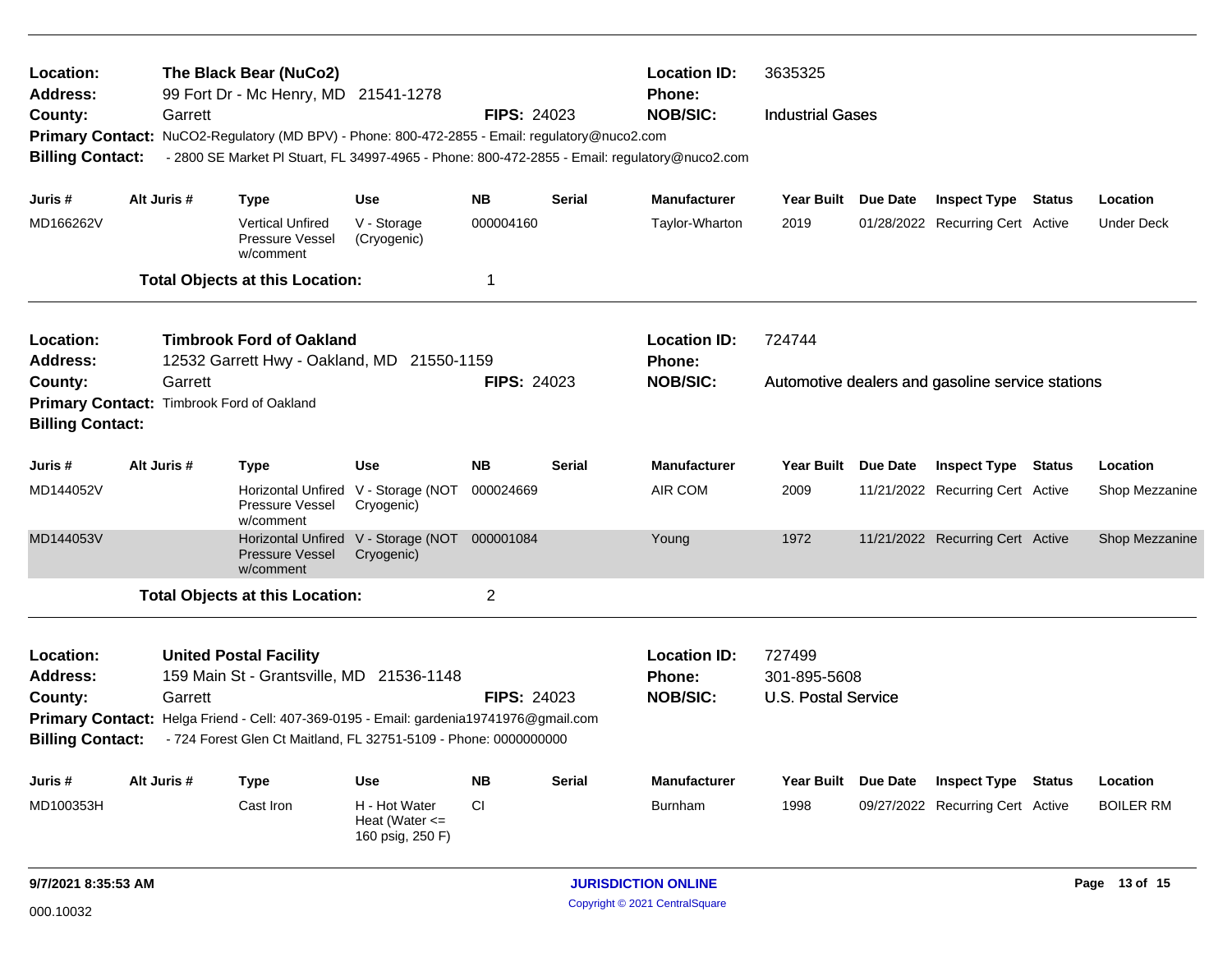| <b>Wal-Mart Store 2894</b><br>Location:<br><b>Address:</b><br>13164 Garrett Hwy - Oakland, MD 21550-1117<br>Garrett<br>County:<br>Primary Contact: Wal-Mart Store 2894<br>Licensing Department - 8725 Rosehill Rd Ste 450 Lenexa, KS 66215-4611 - Phone: 877-829-5505 - Email: walmartepmsupport@aptim.com<br><b>Billing Contact:</b> |             |                                                                  |                                |           | <b>FIPS: 24023</b> | <b>Location ID:</b><br><b>Phone:</b><br><b>NOB/SIC:</b> | 728224                  |                 | Miscellaneous General Merchandise Stores             |               |                       |
|---------------------------------------------------------------------------------------------------------------------------------------------------------------------------------------------------------------------------------------------------------------------------------------------------------------------------------------|-------------|------------------------------------------------------------------|--------------------------------|-----------|--------------------|---------------------------------------------------------|-------------------------|-----------------|------------------------------------------------------|---------------|-----------------------|
| Juris #                                                                                                                                                                                                                                                                                                                               | Alt Juris # | <b>Type</b>                                                      | <b>Use</b>                     | <b>NB</b> | <b>Serial</b>      | <b>Manufacturer</b>                                     | Year Built              | <b>Due Date</b> | <b>Inspect Type</b>                                  | <b>Status</b> | Location              |
| MD107942V                                                                                                                                                                                                                                                                                                                             |             | <b>Vertical Unfired</b><br>Pressure Vessel<br>w/comment          | V - Storage (NOT<br>Cryogenic) | 000567181 |                    | Manchester                                              | 2000                    |                 | 11/21/2022 Recurring Cert Active                     |               | Rear Rm               |
| MD144000V                                                                                                                                                                                                                                                                                                                             |             | <b>Horizontal Unfired</b><br><b>Pressure Vessel</b><br>w/comment | V - Storage (NOT<br>Cryogenic) | 000029411 |                    | Standard                                                | 2000                    |                 | 11/21/2022 Recurring Cert Active                     |               | Outside/Motor<br>Room |
| MD144001V                                                                                                                                                                                                                                                                                                                             |             | <b>Horizontal Unfired</b><br><b>Pressure Vessel</b><br>w/comment | V - Storage (NOT<br>Cryogenic) | 000033039 |                    | Standard                                                | 2000                    |                 | 11/21/2022 Recurring Cert Active                     |               | Outside/Motor<br>Room |
| MD144002V                                                                                                                                                                                                                                                                                                                             |             | <b>Horizontal Unfired</b><br><b>Pressure Vessel</b><br>w/comment | V - Storage (NOT<br>Cryogenic) | 000031019 |                    | Standard                                                | 2000                    |                 | 11/21/2022 Recurring Cert Active                     |               | Outside/Motor<br>Room |
|                                                                                                                                                                                                                                                                                                                                       |             | <b>Total Objects at this Location:</b>                           |                                | 4         |                    |                                                         |                         |                 |                                                      |               |                       |
| <b>Waynes Water N Wells</b><br>Location:<br>19139 Garrett Hwy - Oakland, MD 21550-7115<br><b>Address:</b><br><b>FIPS: 24023</b><br>County:<br>Garrett<br>Primary Contact: Lynda Bolten - Phone: 301-387-7181<br><b>Billing Contact:</b><br>Lynda Bolten - 19139 Garrett Hwy Oakland, MD 21550-7115 - Phone: 301-387-7181              |             |                                                                  |                                |           |                    | <b>Location ID:</b><br>Phone:<br><b>NOB/SIC:</b>        | 1514846<br>301-387-7181 |                 | <b>Public Finance, Taxation, and Monetary Policy</b> |               |                       |

| Juris #                                | Alt Juris # | Type       | Use                                                     | <b>NB</b> | <b>Serial</b> | <b>Manufacturer</b> | Year Built Due Date | <b>Inspect Type</b>              | Status | Location        |
|----------------------------------------|-------------|------------|---------------------------------------------------------|-----------|---------------|---------------------|---------------------|----------------------------------|--------|-----------------|
| MD120594H                              |             | Cast Iron_ | H - Hot Water<br>Heat (Water $\leq$<br>160 psig, 250 F) |           |               | <b>Burnham</b>      | 1999                | 08/08/2022 Recurring Cert Active |        | <b>BASEMENT</b> |
| <b>Total Objects at this Location:</b> |             |            |                                                         |           |               |                     |                     |                                  |        |                 |